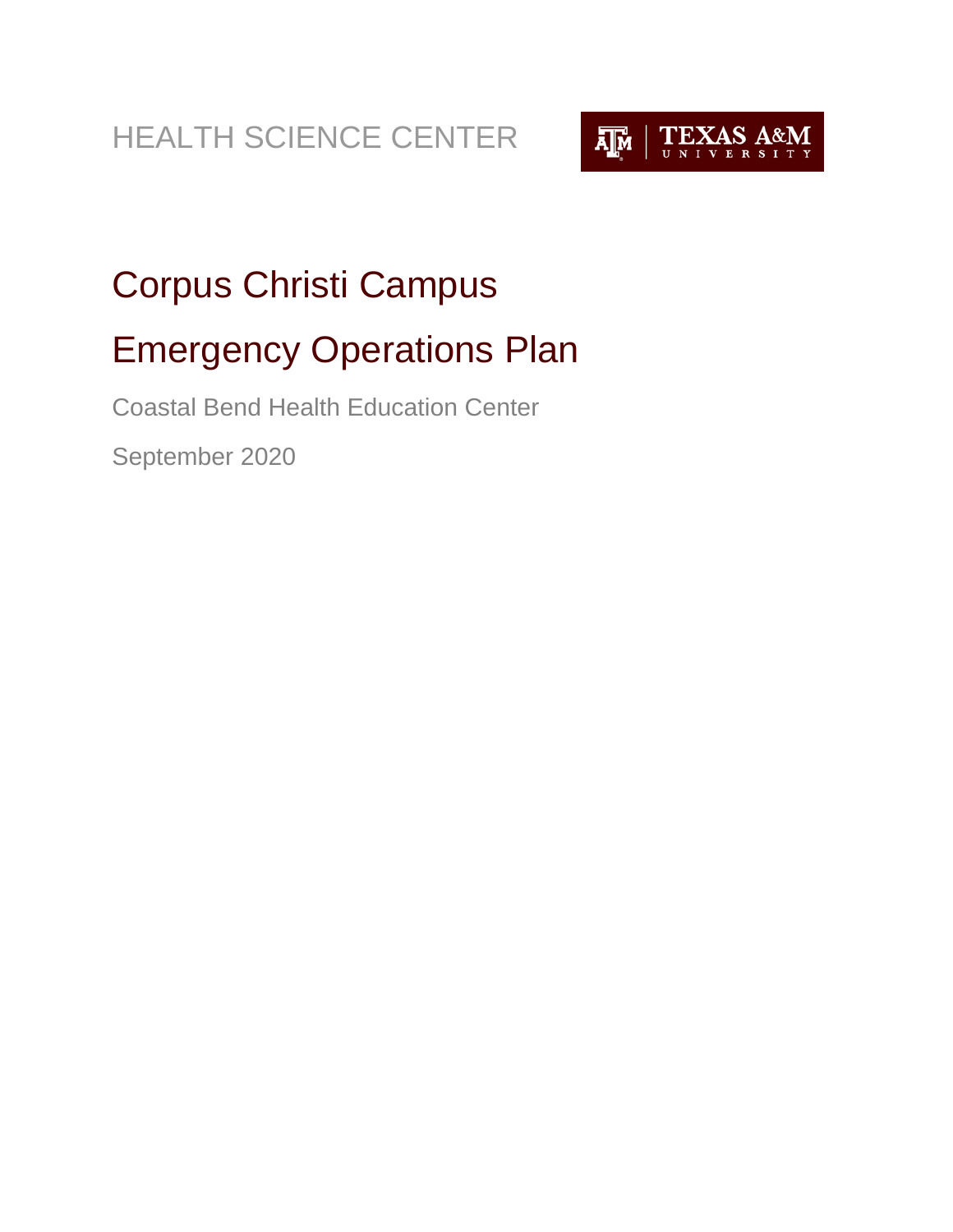### <span id="page-1-0"></span>**Signatures of Approval**

This Emergency Operations Plan and its contents is a guide to how the Texas A&M University Health Science Center – Corpus Christi Campus prepares for and responds to emergency situations. It is intended to capture specific authorities and best practices for managing incidents of any size and scope that may impact the building. Additionally, this plan is intended to maintain communication with personnel who are working at remote locations (e.g., Kingsville, Victoria, etc.).

This plan shall apply to all persons participating in mitigation, preparedness, response and recovery efforts of the Corpus Christi campus. Furthermore, tasked departments shall maintain their own procedures and actively participate in the training, exercising and maintenance needed to support this plan.

This plan and its supporting contents are hereby approved, supersedes all previous editions, and is effective immediately upon the signing of all signature authorities noted below.

| Recommended                                                                                                                    |                                  | Date: the contract of the contract of the contract of the contract of the contract of the contract of the contract of the contract of the contract of the contract of the contract of the contract of the contract of the cont |
|--------------------------------------------------------------------------------------------------------------------------------|----------------------------------|--------------------------------------------------------------------------------------------------------------------------------------------------------------------------------------------------------------------------------|
| <b>Starr Flores</b><br>Director, Coastal Bend Health Education Center<br><b>Texas A&amp;M University Health Science Center</b> |                                  |                                                                                                                                                                                                                                |
| Recommended                                                                                                                    |                                  | Date: <u>___________________</u> ____                                                                                                                                                                                          |
| Angela Alaniz<br><b>Director Healthy Texas Institute</b><br><b>Texas A&amp;M University Health Science Center</b>              |                                  |                                                                                                                                                                                                                                |
|                                                                                                                                |                                  |                                                                                                                                                                                                                                |
| Olga Rodriquez<br>Associate Vice President and Chief of Staff<br><b>Texas A&amp;M University Health Science Center</b>         |                                  |                                                                                                                                                                                                                                |
|                                                                                                                                |                                  | Date: <u>___________________</u>                                                                                                                                                                                               |
| Christopher M. Meyer<br>Associate Vice President, Safety & Security<br><b>Texas A&amp;M University</b>                         |                                  |                                                                                                                                                                                                                                |
|                                                                                                                                |                                  | Date: <u>____________________</u>                                                                                                                                                                                              |
| Greg Hartman<br><b>Senior Vice President</b><br><b>Texas A&amp;M University Health Science Center</b>                          |                                  |                                                                                                                                                                                                                                |
| September 2020<br>Version 1.1                                                                                                  | <b>Emergency Operations Plan</b> | 1                                                                                                                                                                                                                              |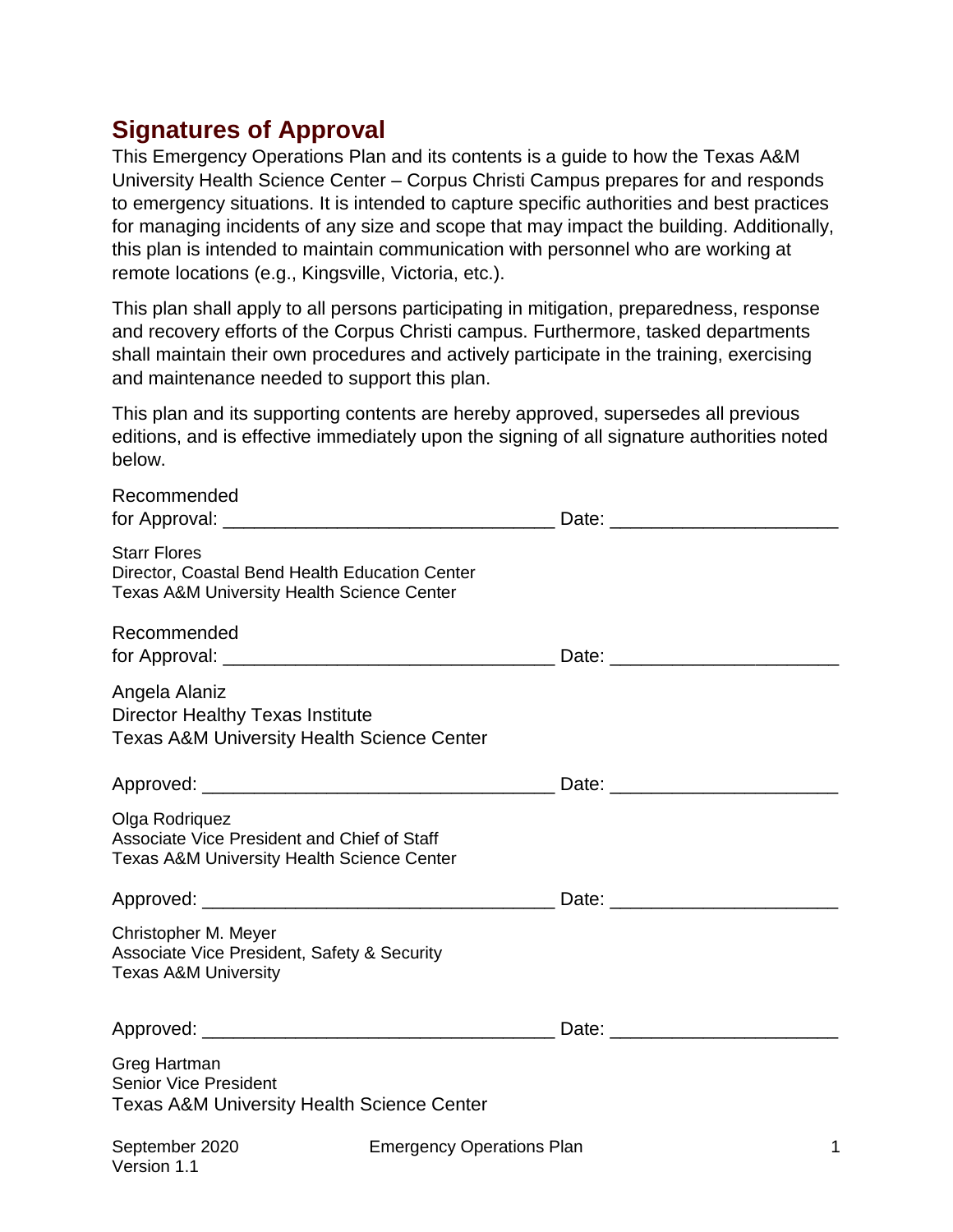# <span id="page-2-0"></span>**Table of Contents**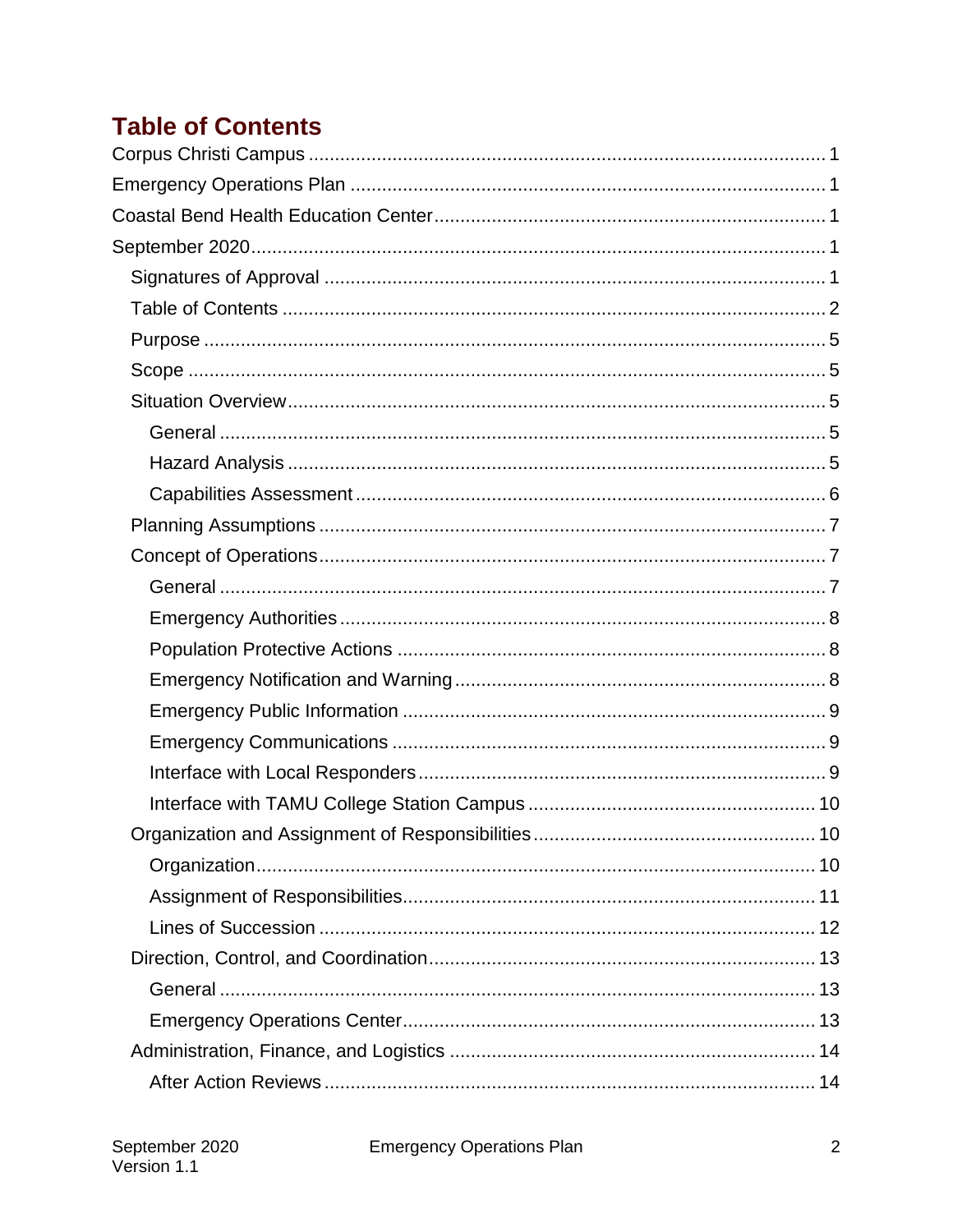| Corpus Christi Campus - Emergency Management Team  18 |    |
|-------------------------------------------------------|----|
|                                                       |    |
|                                                       |    |
|                                                       |    |
|                                                       |    |
|                                                       |    |
|                                                       |    |
|                                                       |    |
|                                                       |    |
|                                                       |    |
|                                                       |    |
|                                                       |    |
| Authorities                                           | 25 |
|                                                       |    |
|                                                       |    |
|                                                       |    |
|                                                       |    |
|                                                       |    |
|                                                       |    |
|                                                       |    |
|                                                       |    |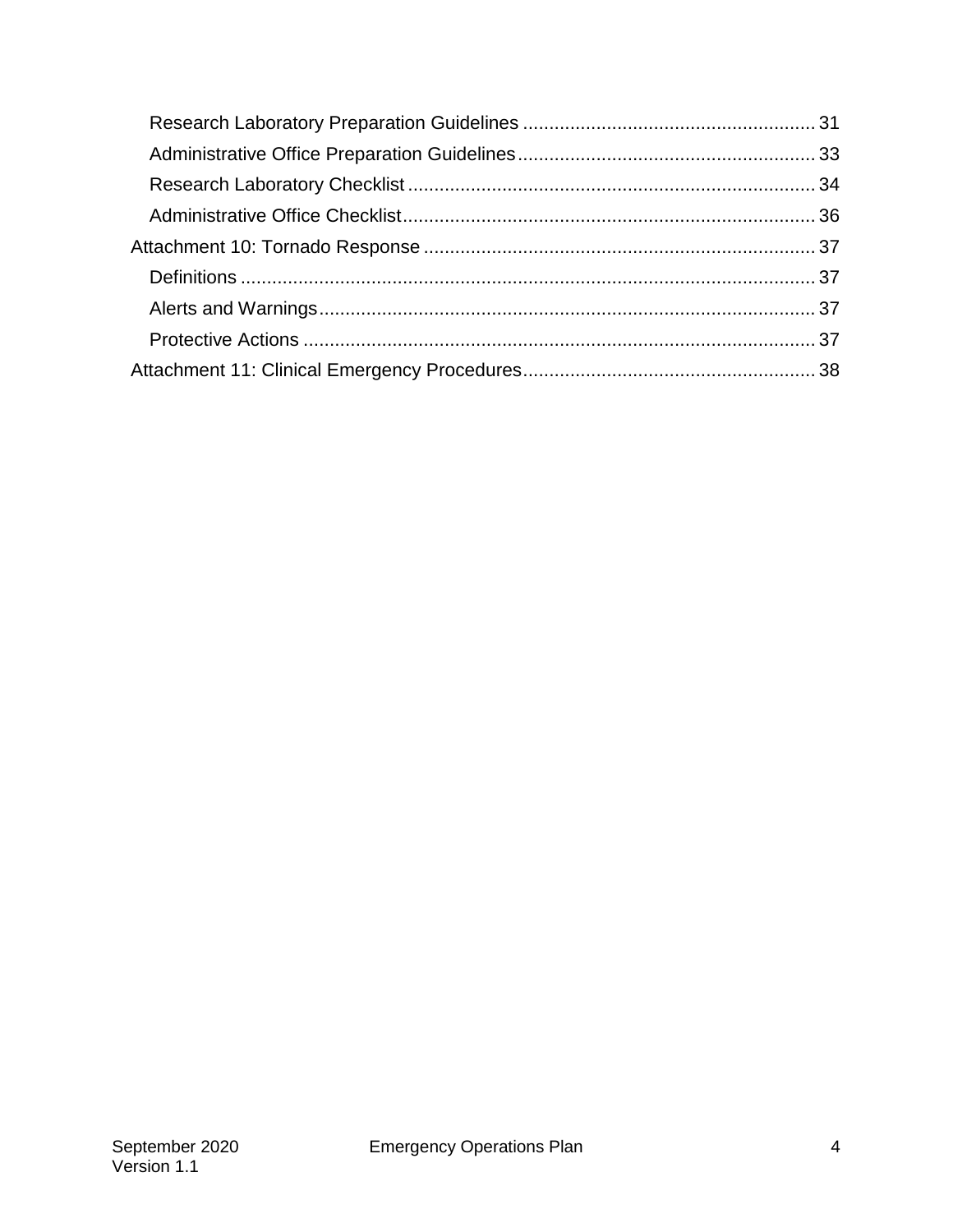### <span id="page-5-0"></span>**Purpose**

The purpose of this plan is to outline the Corpus Christi campus approach for organizing, coordinating and directing available resources toward effective emergency operations. The plan includes an organizational structure establishing the authority and assigns responsibility for various emergency tasks. The plan is intended to provide a flexible and scalable framework.

- To help prepare Corpus Christi campus employees, students, and visitors to successfully respond to an emergency
- Define clear roles, responsibilities, and authorities in managing emergency situations
- Clear, rapid, factual, and coordinated communication for emergencies
- Effective coordination among emergency organizations of the university; health system; local, state, and federal authorities

### <span id="page-5-1"></span>**Scope**

The HSC has a responsibility to ensure the safety and security of its students, faculty, staff, and visitors. This scope of this plan is limited to the Corpus Christi campus and to those areas in which personnel are working out in the field, i.e. Community Health Workers.

# <span id="page-5-2"></span>**Situation Overview**

### <span id="page-5-3"></span>**General**

The Corpus Christi campus is located at 209 N. Water Street, Corpus Christi, TX 78401- 2528 in the Education Service Center II Building in the downtown area of Corpus Christi with view of Ocean Drive commonly known for the center of business conferences and hotel area.

### <span id="page-5-4"></span>Hazard Analysis

The Corpus Christi campus is exposed to hazards – natural and man-made – that have the potential for disrupting the normal working operations, causing casualties, and damaging or destroying the facilities. A summary of major hazards is provided in the table below.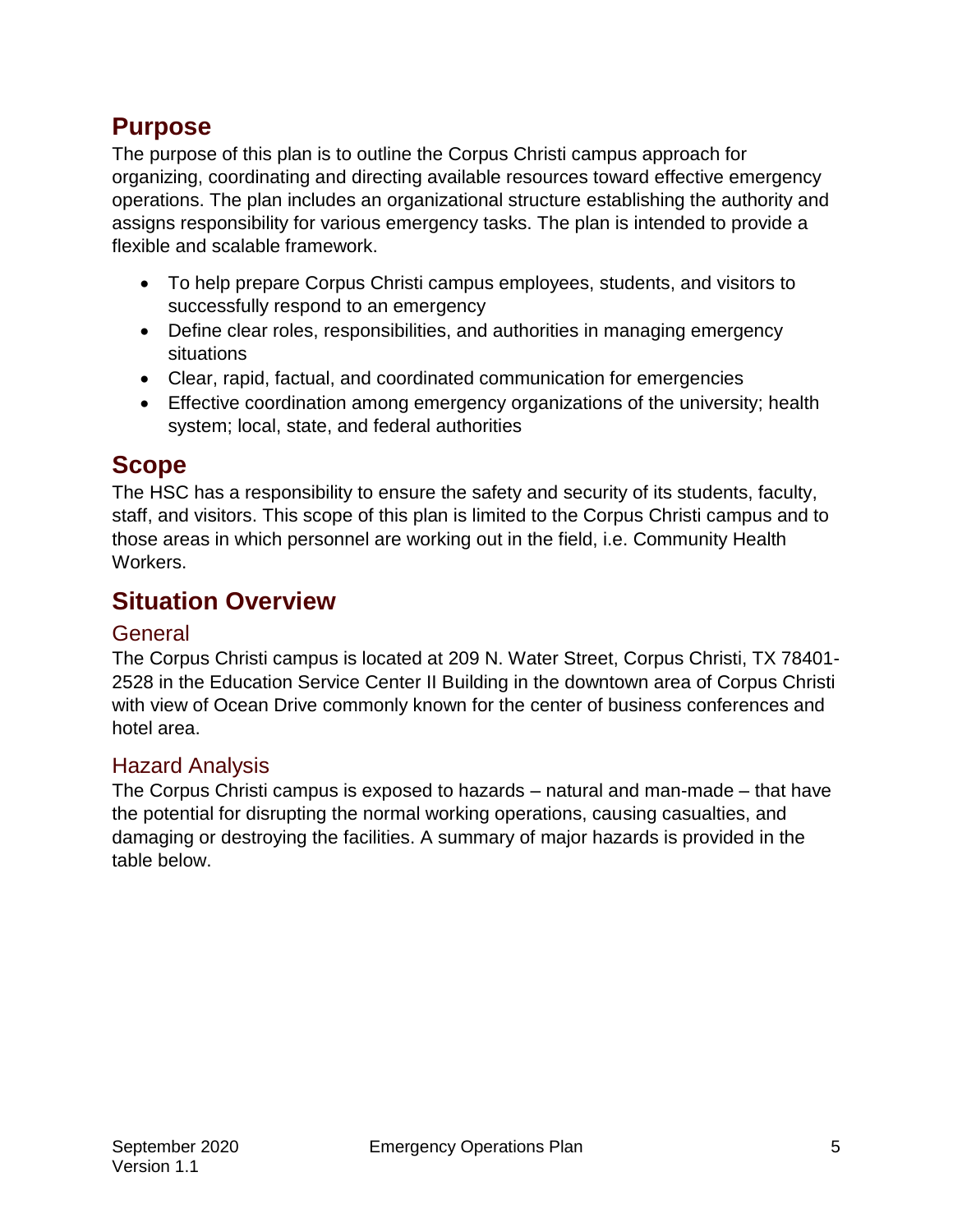| <b>Hazard Type</b>      | Likelihood of<br>Occurrence | <b>Estimated Impact</b><br>on Public Health<br>and Safety |             |
|-------------------------|-----------------------------|-----------------------------------------------------------|-------------|
|                         | Low                         | Low                                                       | Low         |
|                         | Medium                      | <b>Medium</b>                                             | Medium      |
|                         | <b>High</b>                 | High                                                      | High        |
| <b>Man-Made Hazards</b> |                             |                                                           |             |
| Civil Disorder          | Low                         | Low                                                       | Low         |
| Energy/Fuel             | High                        | High                                                      | Medium      |
| Shortage                |                             |                                                           |             |
| HazMat Release          | Low                         | Low                                                       | Low         |
| <b>Structural Fire</b>  | Low                         | Low                                                       | Low         |
| Terrorism               | Low                         | Low                                                       | Low         |
| Water System            | High                        | High                                                      | High        |
| Failure                 |                             |                                                           |             |
| <b>Natural Hazards</b>  |                             |                                                           |             |
| Flash Flooding          | High                        | High                                                      | <b>High</b> |
| Flooding (river or      | High                        | High                                                      | High        |
| tidal)                  |                             |                                                           |             |
| Hurricane               | High                        | High                                                      | High        |
| Tornado                 | High                        | High                                                      | High        |
| Winter Storm            | Low                         | Low                                                       | Low         |

\* High likelihood means the hazard happens frequently and low likelihood means the hazard rarely happens or has not happened.

\*\*High impact means significant injuries/illness or loss of life as well as a large loss of assets; whereas low impact means no impact, no injuries, minor loss of assets.

### <span id="page-6-0"></span>Capabilities Assessment

The Corpus Christi campus does not maintain its own emergency services, therefore emergency services are provided by the City of Corpus Christi. Corpus Christi administration coordinates with Education Service Center Region II - who controls building access – and local responding agencies, etc.

| <b>Agency Type</b>                          | <b>Primary</b>                             | <b>Secondary</b>                         |
|---------------------------------------------|--------------------------------------------|------------------------------------------|
| <b>Emergency Medical</b><br><b>Services</b> | <b>Corpus Christi Fire</b><br>Department   | <b>Christus Spohn System</b>             |
| <b>Fire Services</b>                        | <b>Corpus Christi Fire</b><br>Department   |                                          |
| Law Enforcement                             | <b>Corpus Christi Police</b><br>Department | <b>Nueces County Sheriff's</b><br>Office |
| <b>Public Health</b>                        | <b>Nueces County Health</b><br>Department  | <b>Christus Spohn System</b>             |

The primary and secondary agencies for emergency services are listed below.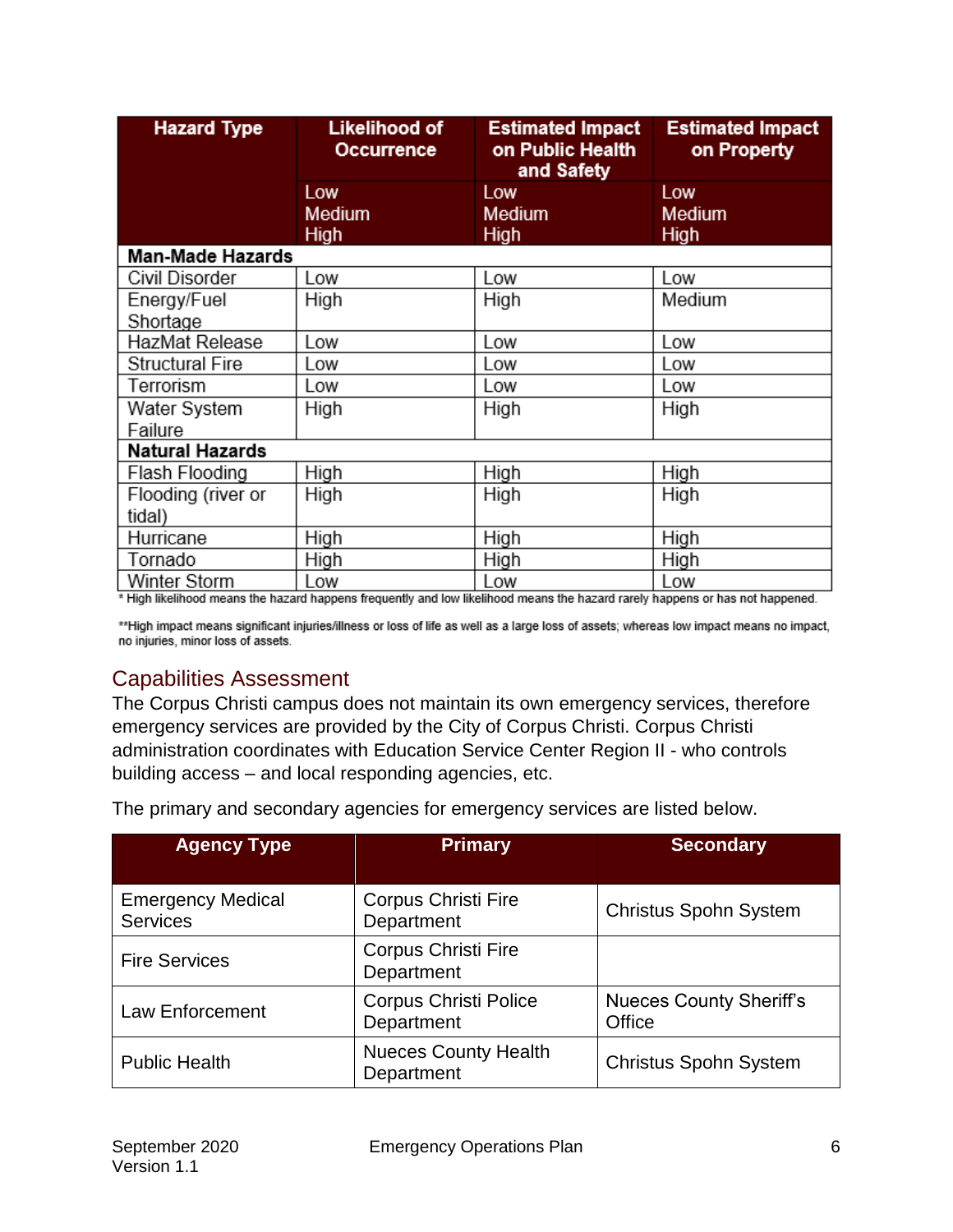# <span id="page-7-0"></span>**Planning Assumptions**

In addition to the planning assumptions listed in the Texas A&M University's Emergency Operations Plan, the following are planning assumptions specific to the Corpus Christi campus.

- The Corpus Christi campus will continue to be exposed to and subject to the impact of those hazards described above as well as lesser hazards and others that may develop in the future.
- Emergencies may occur at any time and at any place. In many cases, dissemination of warning to the public and implementation of increased readiness measures may be possible. However, some emergency situations occur with little or no warning.
- The Corpus Christi is reliant on emergency services from the local jurisdictions. Therefore, it is essential for us to be prepared to carry out the basic initial emergency response since it may take time for emergency services to arrive.
- Proper planning and preparedness activities with local emergency services will ensure an effective and coordinated response.
- Proper mitigation actions, such as floodplain management, and fire inspections, can prevent or reduce disaster-related losses. Detailed emergency planning, training of emergency responders and other personnel, and conducting periodic emergency drills and exercises can improve our readiness to deal with emergency situations.
- The Corpus Christi campus officials and representatives must recognize their responsibilities for the safety and well-being of faculty, staff, students and visitors; and assume their responsibilities in the implementation of this emergency plan.
- Proper implementation of these guidelines will reduce or prevent disaster-related losses.

# <span id="page-7-1"></span>**Concept of Operations**

### <span id="page-7-2"></span>General

The Corpus Christi officials and representatives have the responsibility to protect public health and safety and preserve property from the effects of an emergency. As such, the response priorities are:

- Protection of life and safety of students, faculty, staff and visitors;
- Secure critical infrastructure and facilities which are, in priority order:
	- o Facilities critical to health and safety;
	- o Facilities that sustain emergency response;
	- o Classroom and research facilities; and
	- o Administration facilities
- Resume teaching and research programs.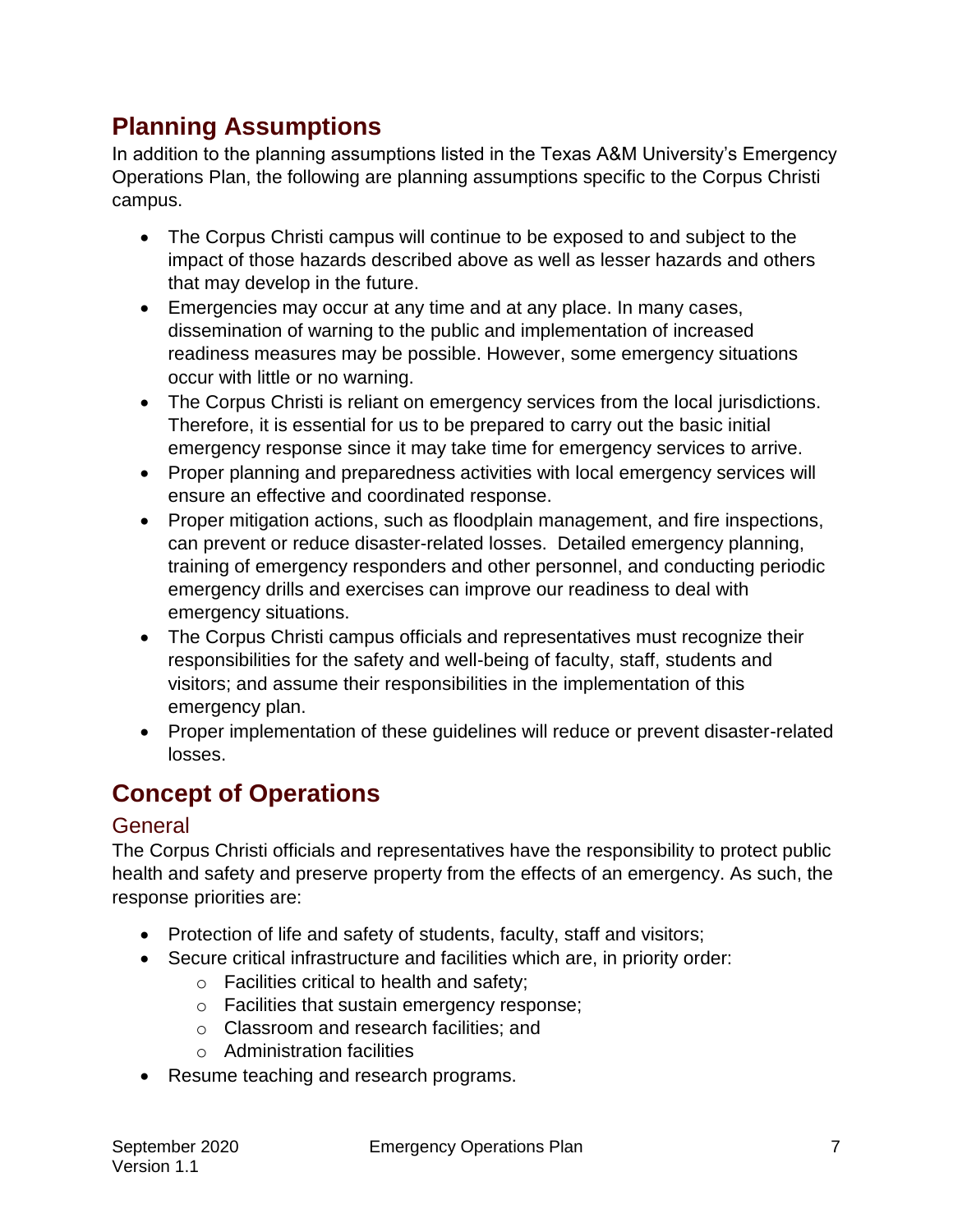In order to meet these priorities, the officials and representatives must implement appropriate population protection activities (e.g. evacuations or sheltering in place), issue timely emergency notifications and warnings, coordinate emergency public information, ensure interoperable emergency communications, and coordinate with local emergency services personnel.

### <span id="page-8-0"></span>Emergency Authorities

The Director, as the campus administrator, is the primary local authority for the Corpus Christi campus. For rapid onset emergencies (e.g., building fire, chemical spill, active shooter, etc.), the Director has the authority to:

- Issue population protective actions;
- Alter personnel schedules in support of an emergency response; and
- Identify trained personnel as deemed essential for maintaining critical campus operations.

For emergencies with longer lead times (e.g., winter weather, hurricanes, etc.), the Director, in consultation with HSC Administration as stated in the "Lines of Succession" below, may alter campus operations in support of an emergency response or for the safety and well-being of the campus community. Specific authorities related to altered campus operations due to inclement weather can be found in Attachment 4 of this plan.

Any invocation of emergency authorities will be communicated to the HSC Associate Vice President for Administration for coordination with Texas A&M University Executive Management and the Health Science Center administration.

### <span id="page-8-1"></span>Population Protective Actions

Depending on the nature of the emergency, the Corpus Christi campus trained personnel must implement population protective actions prior to the arrival of local emergency personnel. Population protective actions include:

- Partial or full evacuation in accordance with the Fire Safety Plan (maintained under separate title);
- Sheltering-in-place for hazardous materials releases; or
- Seeking safe shelter for acts of violence, tornado warnings, etc.

See Attachment 3 for action plans regarding sheltering-in-place and safe shelter locations.

### <span id="page-8-2"></span>Emergency Notification and Warning

Timely warnings of emergency conditions are essential to preserve the safety and security of the campus and are critical to an effective response and recovery.

When the Director, or designee, has made the decision to act on an emergency that affects the Corpus Christi campus, and after local emergency responders have been notified, a member of the Notification and Warning Team will immediately initiate an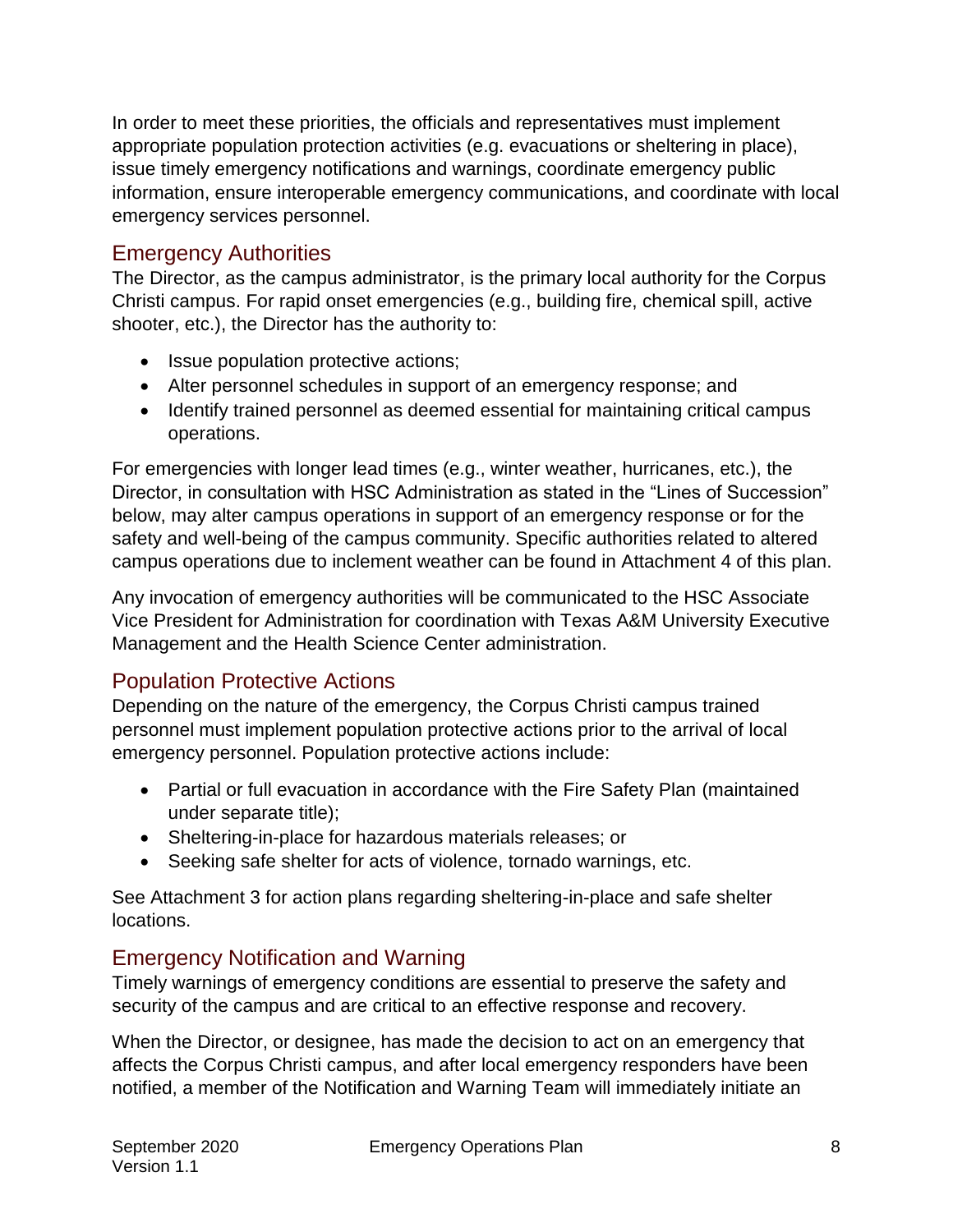HSC Alert message if it meets the criteria for activation of the system. Decision criteria for issuing warnings can be found in Attachment 2 of the EOP.

Alternative methods for notification to the campus community may be implemented depending on the nature of the incident. For a list of all the warning mechanisms, see Attachment 2 of the EOP.

Periodic updates should be provided to the campus community utilizing the most appropriate notification method until the emergency has been resolved.

### <span id="page-9-0"></span>Emergency Public Information

The Corpus Christi campus does not have a person that handles media relations as part of their normal responsibilities. Therefore, all media inquiries will be routed through the HSC Assistant Vice President for Marketing and Communications.

Should the Assistant Vice President for Marketing and Communications become overwhelmed with media requests, the TAMU Division of Marketing & Communications – in College Station – can assist by implementing their Emergency Communications Plan.

### <span id="page-9-1"></span>Emergency Communications

Reliable and interoperable communications systems are essential to obtain the most complete information during emergencies and share information amongst the Emergency Management Team as well as the campus community and emergency response partners.

Communications Equipment

- Telephones, cellular or landline, are the primary means of communication for contacting key emergency responders and Emergency Management Team members.
- Email
- SMS (text messaging)

### <span id="page-9-2"></span>Interface with Local Responders

The Corpus Christi campus officials and representatives rely on the City of Corpus Christi for emergency services as described in "Capabilities Assessment" above. In the event that an emergency at the Corpus Christi campus requires law enforcement, fire, or EMS assistance, the first available person should call 911 from a campus phone to notify emergency responders immediately. The Director should be notified immediately after calling 911 so that a Corpus Christi campus representative can serve as the initial point of contact for arriving emergency responders.

Prior to the arrival of emergency responders, members of the Emergency Management Team should take actions as appropriate per their training in response to the incident.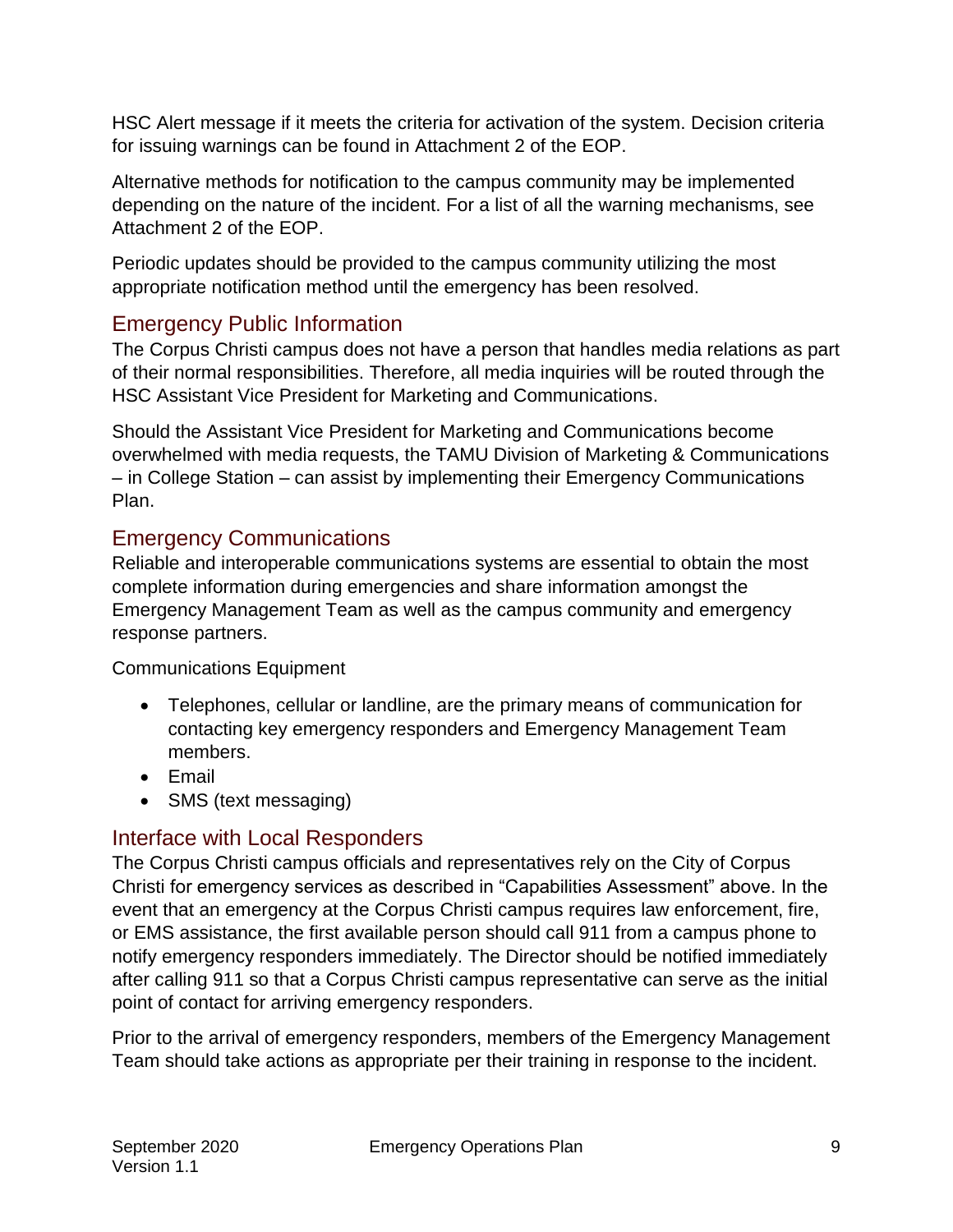Upon arrival to the campus, emergency responders may choose to establish an Incident Command Post (ICP) per their policies/procedures. The Emergency Management Liaison, as members of the Emergency Management Team, will serve as a liaison between the Corpus Christi campus and local emergency responders.

### <span id="page-10-0"></span>Interface with TAMU College Station Campus

The Corpus Christi campus' first priority during the emergency is to protect life safety and property. After emergency actions have been initiated per the EOP, notifications to the HSC Administration should be made. HSC Administration receives emergency notifications from HSC Alert. However, additional information concerning the nature of the incident, number/type of injuries, status of the facility, etc. will be reported to the HSC Associate Vice President for Administration and should include status updates, as appropriate, until the situation is resolved. The HSC Associate Vice President for Administration will forward updates to others within HSC Administration and to the TAMU Associate Vice President for Safety & Security for routing to the Texas A&M University Executive Management.

# <span id="page-10-1"></span>**Organization and Assignment of Responsibilities**

### <span id="page-10-2"></span>**Organization**

### **Senior Administrators**

- Director
- Assistant Director

### **Emergency Management Team**

The Corpus Christi campus officials and representatives have identified key individuals to be members of the Emergency Management Team, to act in their specific roles and bear the responsibilities listed below. See Attachment 1 for a list of Emergency Management Team members and their contact information.

The Emergency Management Team:

- Has the authority to make overall decisions for the building and/or centers.
- Have a thorough knowledge of the building's operational needs.
- Are able and willing to serve as a liaison to emergency responders and/or HSC administrators regarding, but not limited to, emergency needs, status reports, and communications.
- May distribute information to building occupants or gather information as needed for dissemination to students, employees, and visitors on the Corpus Christi campus.
- May maintain financial or administrative records involved in the emergency and post-action recovery.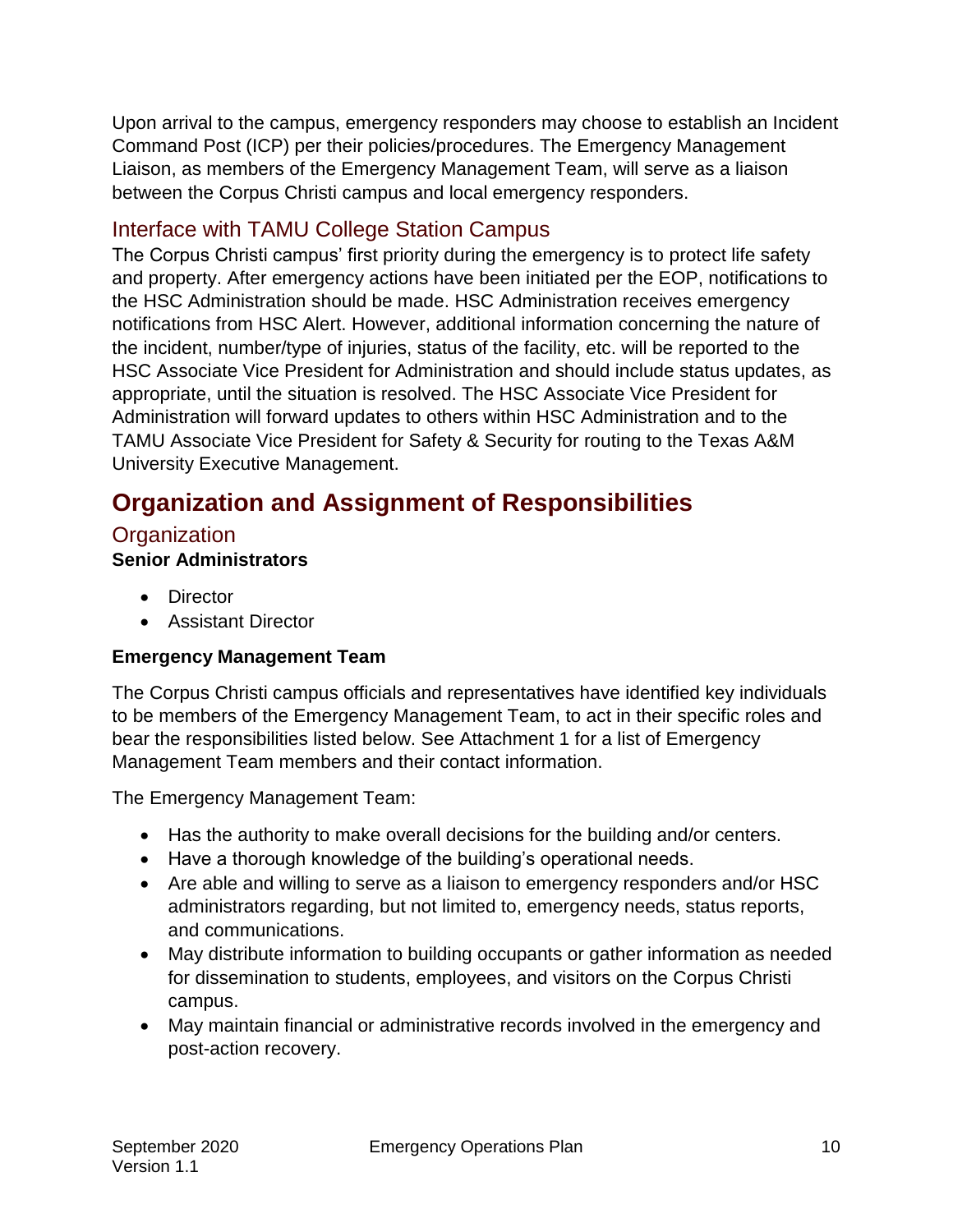Should have an understanding of other team members' roles and responsibilities to provide the team continuity and support if one or more members are unavailable during an emergency.

In addition, the Emergency Management Team is also responsible for:

- The development and maintenance of this plan for presentation to and approval by the senior administrators – as listed in this plan – for final approval and signature;
- The preview and maintenance of information, additions, and changes to the plan at all times;
- Plan oversight; coordination with applicable stakeholders; and scheduling, training, and implementing annual drills.

### **Notification and Warning Team**

The Notification and Warning Team is a component of the Emergency Management Team. The team is comprised of individuals from CBHEC Administration. This team has been trained on the use of HSC Alert and are authorized to issue an alert in accordance with HSC Alert Standard Operating Procedures. See Attachment 1 for a list of Notification and Warning Team members and their contact information.

### **Fire Wardens**

The Fire Wardens are responsible for assisting with notification and safe evacuation of occupants from their offices, classrooms, or other work areas among other responsibilities as defined in the Fire Safety Plan (maintained under a separate title).

#### **Essential Personnel**

Some university employees, because of the nature of their jobs, may be identified as "essential personnel". Essential personnel will be identified as such by their supervisors based on their roles and responsibilities during an emergency.

### <span id="page-11-0"></span>Assignment of Responsibilities

### **Emergency Management Liaison**

The Emergency Management Liaison will serve as the lead of the Emergency Management Team. In this capacity, the Emergency Management Liaison is the lead administrator for the Corpus Christi campus and maintains authority of its building operations during emergency situations for which the Texas A&M Health Science Center leases space.

#### **Emergency Management Team**

- Create and establish annual training and exercise schedules to test functionality of the plan
- Establish building and departmental internal emergency notification lists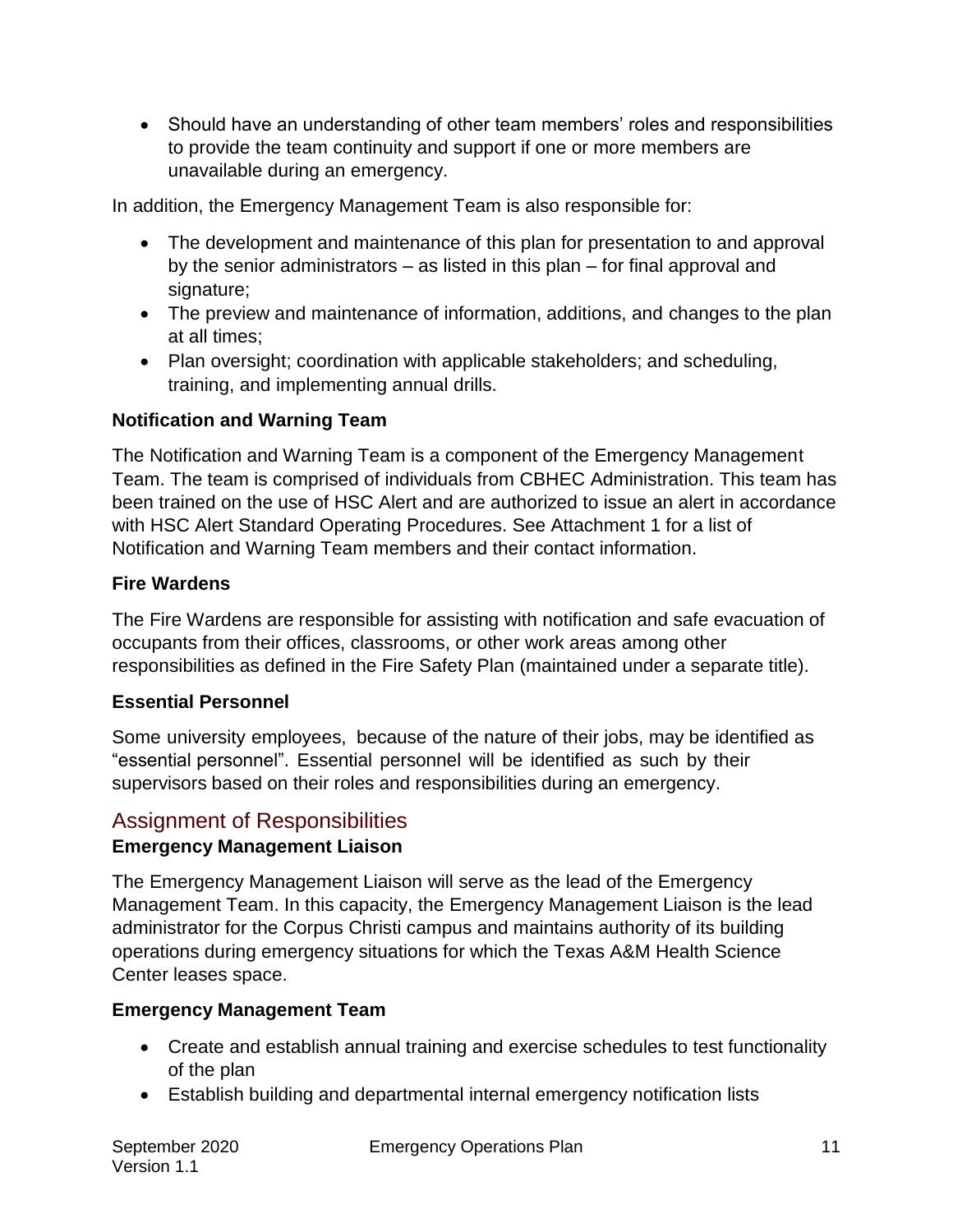- Solicit a list of self-identified persons (students, employees, and/or visitors) with functional needs using the facility at any given time (ADA requirement)
- Maintain a "Go Kit" each member should maintain a "Go Kit". Each "Go Kit" will be unique and should include items such as a copy of the Emergency Operations Plan, key contact lists, and any files specific to the member's position on the EMT. "Go kits" can be kept on memory sticks (flash drives) and will be encrypted or password protected if possible.
- Report to the Corpus Christi campus EMT emergency operations center.
- Initiate building and center internal emergency notification lists when the emergency is verified by the Emergency Management Liaison.
- Deploy Fire Wardens for evacuation or sheltering-in-place as required.
- Notify TAMU Office of Safety & Security of the nature of emergency.

### **Safety Office**

- Immediately contact the CBHEC Director and begin assessment of the emergency condition.
- May serve as a liaison with local fire department
- Provide information to emergency responders about chemical inventories, research operations, etc. that may impact the response

### **Security**

- Immediately contact the CBHEC Director and begin assessment of the emergency condition.
- Serves as a liaison with local law enforcement
- Provides access control of the building

### **Facilities**

- Initiates procedures to secure facility for hazardous weather conditions
- Furnishes emergency power and lighting systems to the extent possible
- Provides technical knowledge about the facility
- Directs emergency repairs and protects equipment

### **Individuals**

 Familiarize themselves with emergency procedures and evacuation routes in the building

### <span id="page-12-0"></span>Lines of Succession

Program Managers

- Diabetes Education Program Managers
- Medication Assistance Program Manager
- Asthma Program Manager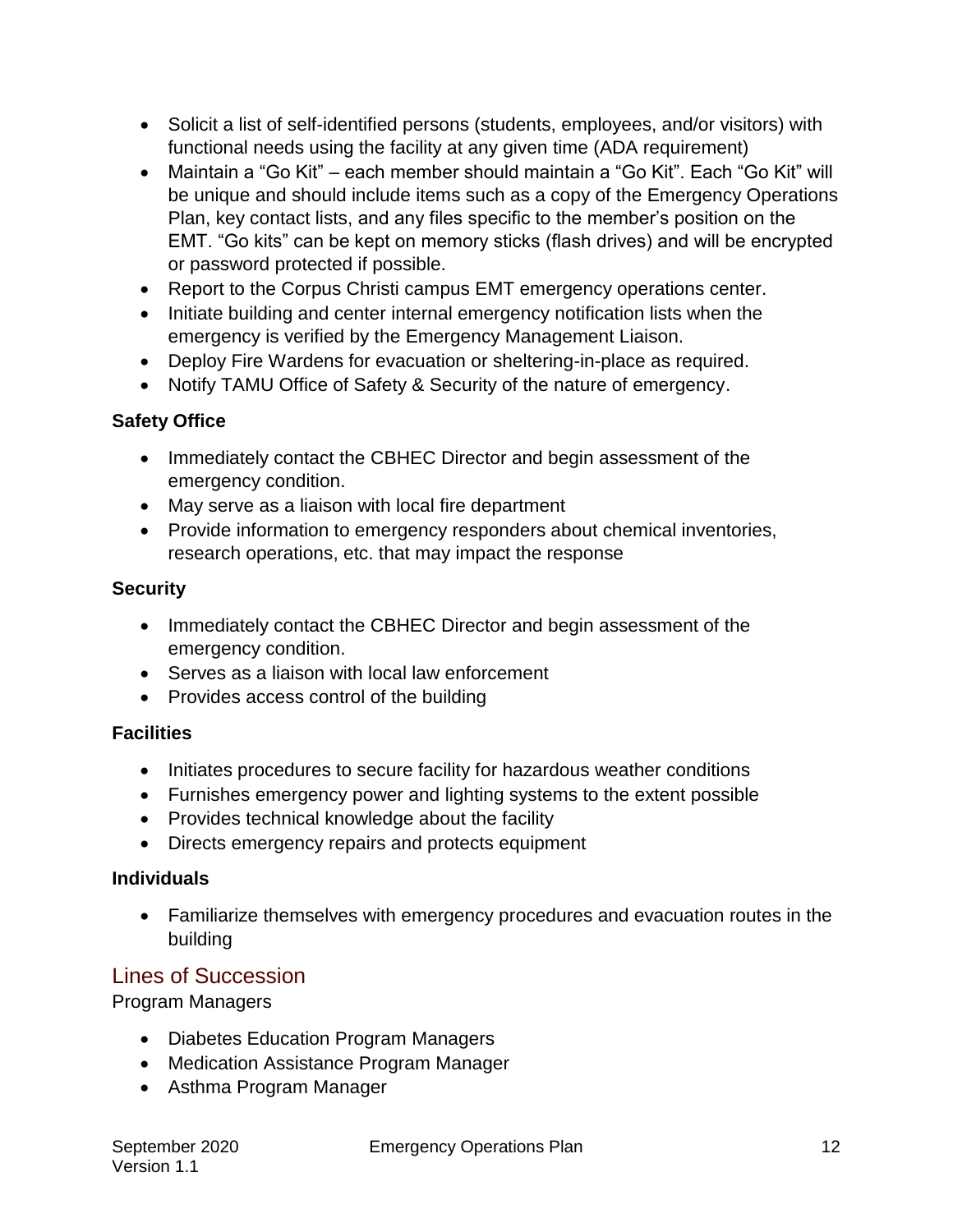Facilities Manager

- Education Service Center Region II Administrator
- Education Service Center Region II Building Manager

Health Science Center Administration

- Primary: Associate Vice President for Administration, Health Science Center
- Secondary: Assistant Emergency Management Coordinator, Texas A&M **University**

# <span id="page-13-0"></span>**Direction, Control, and Coordination**

### <span id="page-13-1"></span>**General**

The emergency management structure and communication flow will generally follow normal day-to-day operations. However, some emergency situations may require a more structured organization to facilitate communication and coordination more easily. The below diagram depicts the emergency management structure and flow of communication during an emergency.

**Health Science Center Texas A&M University** 



### <span id="page-13-2"></span>Emergency Operations Center

The Emergency Operations Center (EOC) is located in Education Service Center Region II Bdlg., 209 N. Water Street, Corpus Christi, TX 78401-2528 of the Corpus Christi campus. The EOC serves as the centralized location in which the EMT will operate and make executive level decisions during an emergency. Response activities

Version 1.1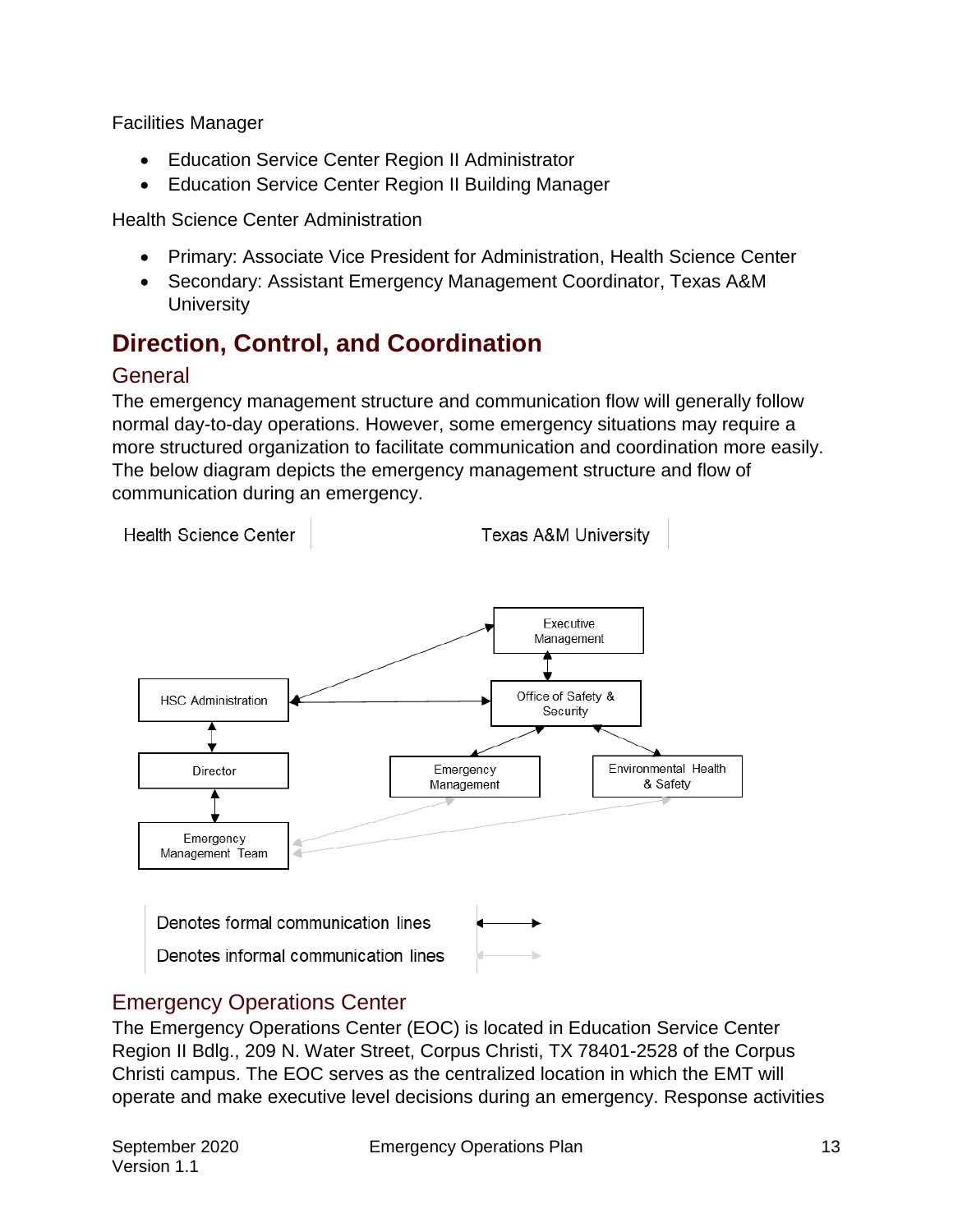and work assignments will be planned, coordinated, and delegated from the EOC. During the course of an emergency, designated personnel should report directly to the EOC.

# <span id="page-14-0"></span>**Administration, Finance, and Logistics**

### <span id="page-14-1"></span>After Action Reviews

Following an activation of the Emergency Operations Plan, members of the EMT and senior administrators shall conduct an after action review. The review of emergency responses can yield valuable feedback to the emergency planning process and enable the Corpus Christi campus officials and representatives to improve future emergency responses. The scope of after action reviews may range from small to large depending upon the complexity of the response.

An After Action Report should be generated following the review that captures the nature of the incident, response descriptions, and outcomes – what worked well and areas for improvement – and recommendations for future planning. A copy of the report will be provided to the TAMU Office of Safety & Security. The TAMU Office of Safety & Security will submit all after action reports to the Texas A&M University System Risk Management office in accordance with Texas A&M University System Policy for Emergency Management (34.07 and 34.07.01). A copy of the report will be available through the Health Science Center Site Safety Officer.

### <span id="page-14-2"></span>Agreements and Contracts

 ESC Contract, Amistad Contract, Kleberg Contract, CHI St. Luke's Health, Health Department of Victoria

# <span id="page-14-3"></span>**Plan Development and Maintenance**

### <span id="page-14-4"></span>**Maintenance**

The Emergency Management Team is responsible for maintaining and updating this plan. The plan shall be reviewed annually and updated based upon deficiencies identified during actual emergency situations and exercises and when changes in hazards, resources, capabilities or organizational structure occur. A revised or updated plan will be provided to all departments and individuals tasked in this plan in addition to the TAMU Office of Safety & Security.

### <span id="page-14-5"></span>Testing and Exercising

With the assistance and cooperation of the TAMU Office of Safety & Security, EMT members will outline and arrange training reflective of their responsibilities for students, faculty, and staff to participate in annually.

Annual exercises will be held so EMT members can practice their skills and evaluate the adequacy of the EOP. An After Action Report (AAR) for each exercise shall be developed and submitted to the TAMU Office of Safety & Security. All exercises will be conducted in accordance with Texas A&M System Policy for Emergency Management.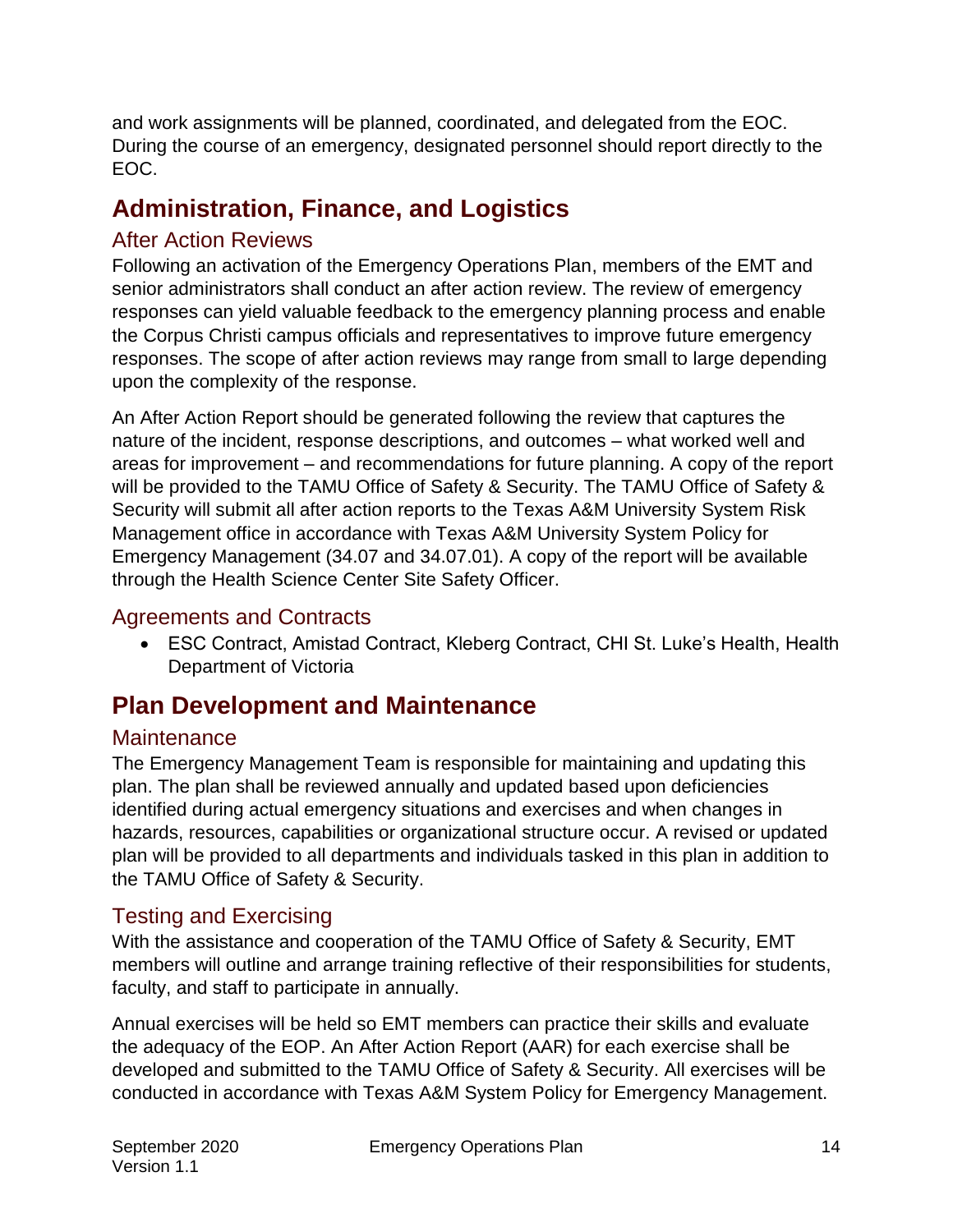### <span id="page-15-0"></span>Annual Plan Submission and Reporting

The TAMU Office of Safety & Security is responsible for submissions and reporting of required plans and executive summaries to the TAMUS Office of Risk Management in accordance with System Regulation 34.07.01 for Emergency Plans.

### <span id="page-15-1"></span>**Authorities and References**

### <span id="page-15-2"></span>**Authorities**

There are no additional authorities beyond those listed in the Texas A&M University Emergency Operations Plan.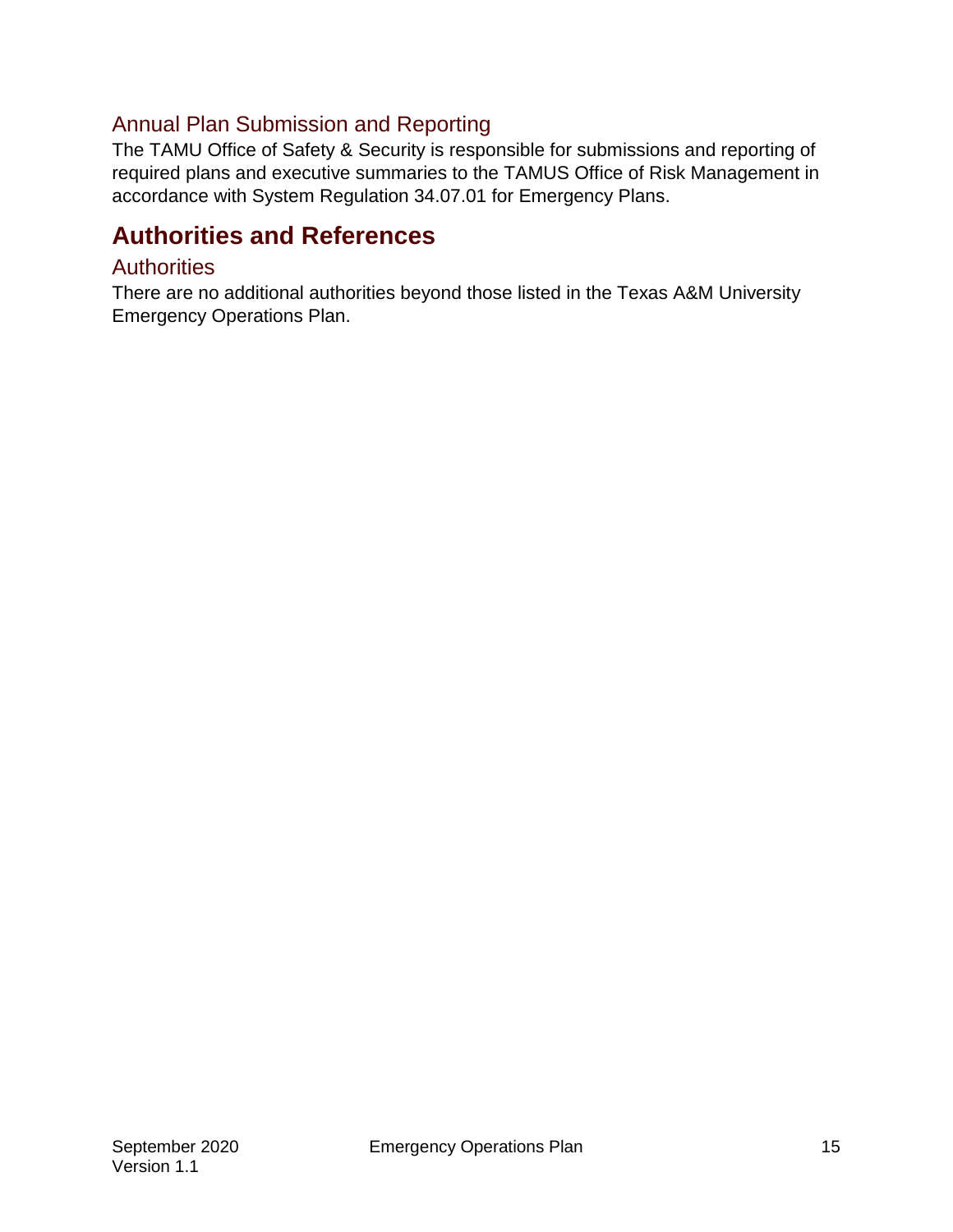# <span id="page-16-0"></span>**Plan Contact Information**

| <b>Name and Position</b>               | <b>Phone Number</b> | <b>Alternate Phone Number</b> |
|----------------------------------------|---------------------|-------------------------------|
| <b>Starr Flores, Director</b>          | 361-561-8595 work   |                               |
| E-Mail:<br>Starr-Flores@tamhsc.edu     |                     |                               |
| Department:<br><b>CBHEC</b> department |                     |                               |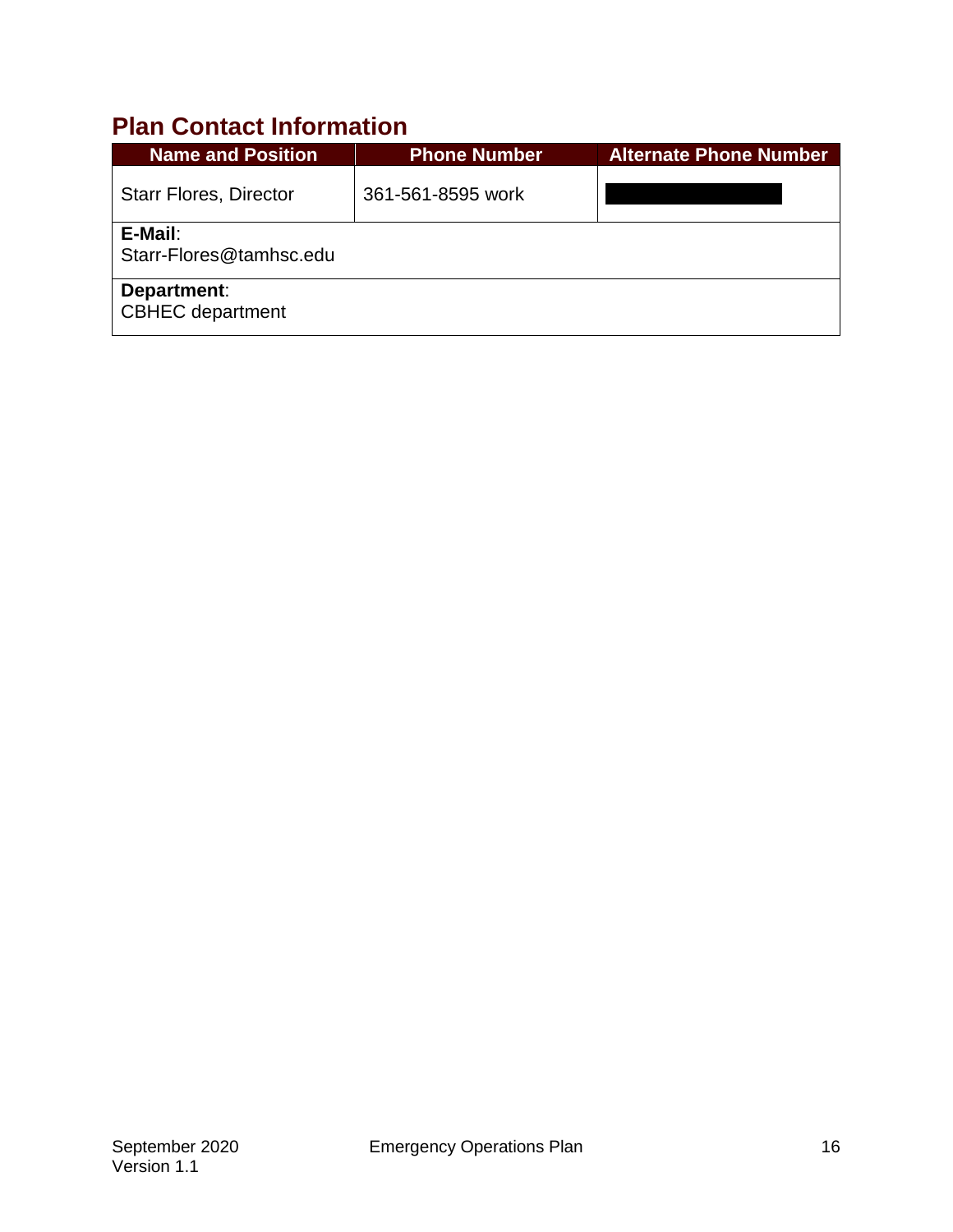# <span id="page-17-0"></span>**Record of Change**

| Change<br><b>Number</b> | Date of<br>Change | <b>Description of Change</b>                                     | <b>Change</b><br><b>Made By:</b> |
|-------------------------|-------------------|------------------------------------------------------------------|----------------------------------|
|                         | 10/18/2018        | Updated HSC Administration points of<br>contact                  | Lutz                             |
|                         | 3/7/2019          | Annual Review, updates to titles, update<br>contact information. | Lutz                             |
| 3                       | 9/25/2020         | Update signature page, contacts, and<br>Attachment 4 revision.   | Lutz/Walton                      |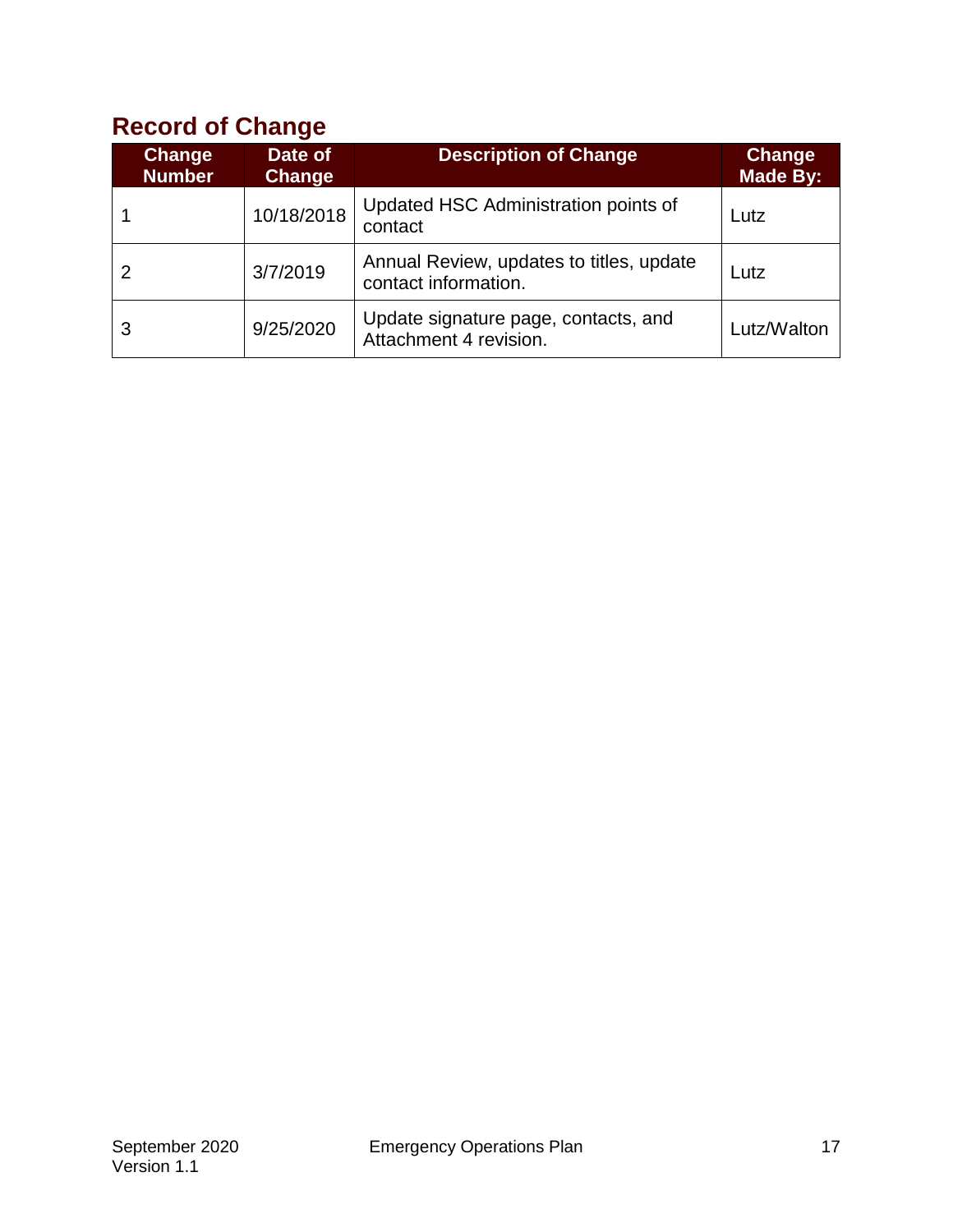# <span id="page-18-0"></span>**Attachment 1: Team Composition and Contacts**

| <b>Name</b><br>Title                    | <b>Office</b><br><b>Telephone</b> | <b>Cell Phone</b> | <b>Email Address</b>    |
|-----------------------------------------|-----------------------------------|-------------------|-------------------------|
| <b>Starr Flores</b><br><b>Director</b>  | 361.561.8595                      |                   | Starr-Flores@tamhsc.edu |
| Joe Flores<br><b>Assistant Director</b> | 361.561.8645                      |                   | Joe-Flores@tamhsc.edu   |

# <span id="page-18-1"></span>Corpus Christi Campus – Senior Administrators

### <span id="page-18-2"></span>Corpus Christi Campus – Emergency Management Team

| <b>Name</b><br><b>Title</b>                               | <b>Office</b><br><b>Telephone</b> | <b>Cell Phone</b> | <b>Email Address</b>      |
|-----------------------------------------------------------|-----------------------------------|-------------------|---------------------------|
| Maria E. Garcia<br>Emergency<br><b>Management Liaison</b> | 361.561.8590                      |                   | MEGarcia@tamhsc.edu       |
| Juanita Garcia<br>Program Manager                         | 361.561.8637                      |                   | JBGarcia@tamhsc.edu       |
| Delia Martinez<br>Program Manager                         | 361.561.8628                      |                   | Delia-Martinez@tamhsc.edu |
| Sandra Garcia<br>Program Manager                          | 361.561.8598                      |                   | Sandra-Garcia@tamhsc.edu  |
| Linda Kohleffel<br>Program Manager                        | 361.703.5442                      |                   | Kohleffel@tamhsc.edu      |

### <span id="page-18-3"></span>Corpus Christi Campus – Notification and Warning Team

| <b>Name</b><br><b>Title</b>                               | <b>Office</b><br><b>Telephone</b> | <b>Cell Phone</b> | <b>Email Address</b>    |
|-----------------------------------------------------------|-----------------------------------|-------------------|-------------------------|
| <b>Starr Flores</b><br><b>Director</b>                    | 361.561.8595                      |                   | Starr-Flores@tamhsc.edu |
| Maria E. Garcia<br>Emergency<br><b>Management Liaison</b> | 361.561.8590                      |                   | MEGarcia@tamhsc.edu     |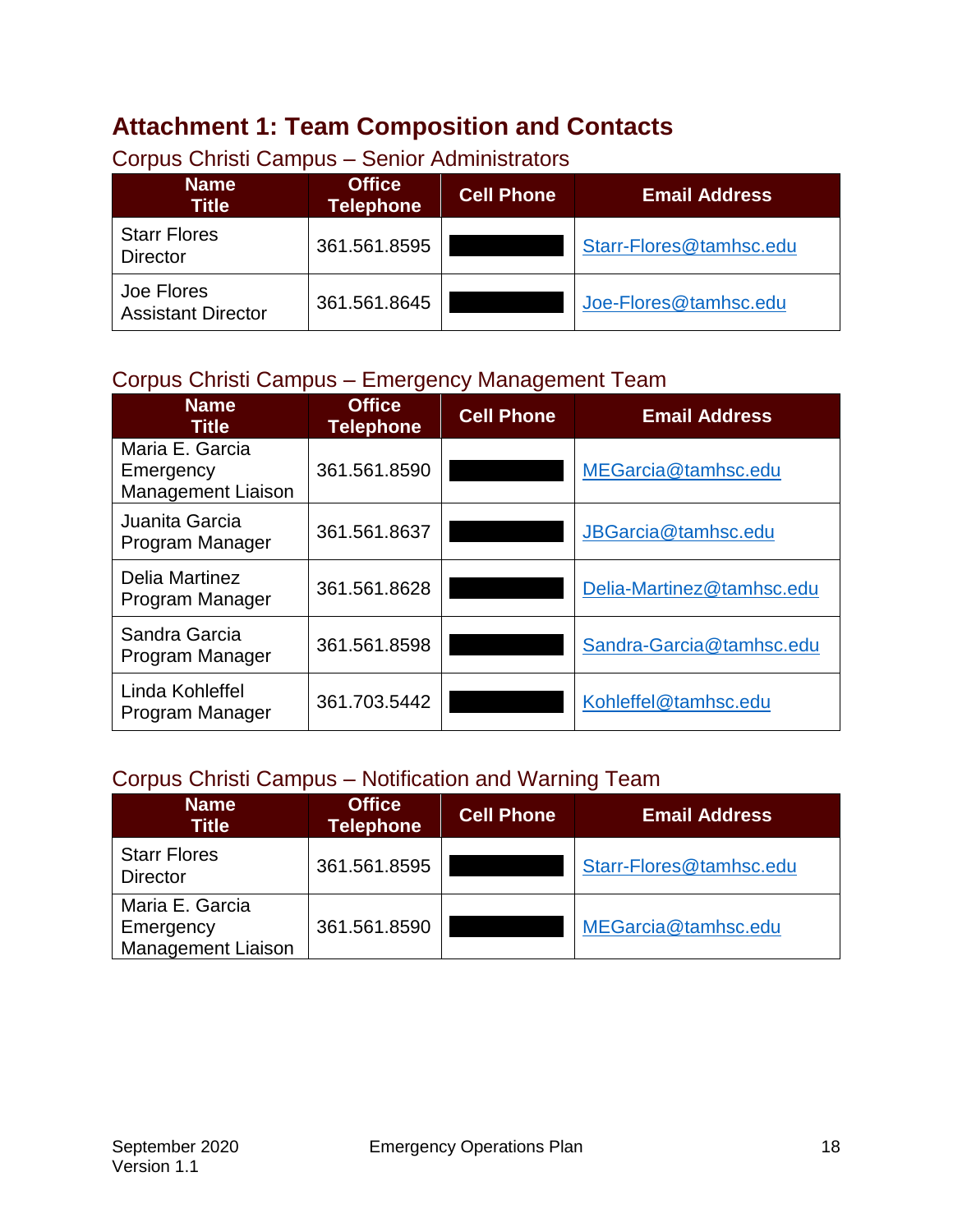### <span id="page-19-0"></span>Local Entities

| <b>Name</b><br><b>Title</b>                                    | <b>Entity</b>                                   | <b>Phone</b><br><b>Number</b> | <b>Email Address</b>                  |
|----------------------------------------------------------------|-------------------------------------------------|-------------------------------|---------------------------------------|
| Anne<br>Cunningham<br>Associate<br><b>Director</b>             | <b>ESC Region II</b><br><b>Building</b>         | 361.561.8660                  | Anna.Cunningham@esc2.<br><u>us</u>    |
| <b>Billy Delgado</b><br>Emergency<br>Management<br>Coordinator | Corpus Christi<br>Emergency<br>Management       | 361.826.1100                  |                                       |
| Robert Rocha<br><b>Fire Chief</b>                              | Corpus Christi Fire<br>Department               | 361.826.3932                  | RRocha@cctexas.com                    |
| <b>Mike Markle</b><br><b>Chief of Police</b>                   | Corpus Christi<br><b>Police Department</b>      | 361.886.2603                  |                                       |
| Jim Kaelin<br><b>Sheriff</b>                                   | <b>Nueces County</b><br>Sheriff's<br>Department | 361.887.2222                  | Nueces.countysheriff@nue<br>cesco.com |
| <b>Steve McCraw</b><br>Director                                | <b>Texas Department</b><br>of Public Safety     | 512.424.2208                  | $media@dps.$ texas.gov                |

### <span id="page-19-1"></span>Texas A&M Health Science Center

| <b>Name</b><br><b>Title</b>                                                                         | <b>Office</b><br><b>Telephone</b> | <b>Cell Phone</b> | <b>Email Address</b>                                |
|-----------------------------------------------------------------------------------------------------|-----------------------------------|-------------------|-----------------------------------------------------|
| Olga Rodriquez<br>Associate Vice<br>President and Chief of<br><b>Staff</b>                          | 512.773.8120                      |                   | olga.rodriquez@tamu.edu                             |
| Matt Walton<br><b>Assistant Vice</b><br>President for<br><b>Compliance and Risk</b>                 | 979.436.9248                      |                   | m-walton@tamu.edu                                   |
| <b>Sloane Williams</b><br><b>Assistant Vice</b><br>President for<br>Marketing and<br>Communications | 979.436.0618                      |                   | sloane.williams@tamu.ed<br>$\underline{\mathsf{u}}$ |
| Angela Alaniz<br><b>Director Healthy</b><br><b>Texas Initiative</b>                                 | 979.436.0417                      |                   | alaniz@tamu.edu                                     |
| Greg Hartman<br><b>Senior Vice President</b>                                                        | 979.436.9101                      |                   | ghartman@tamu.edu                                   |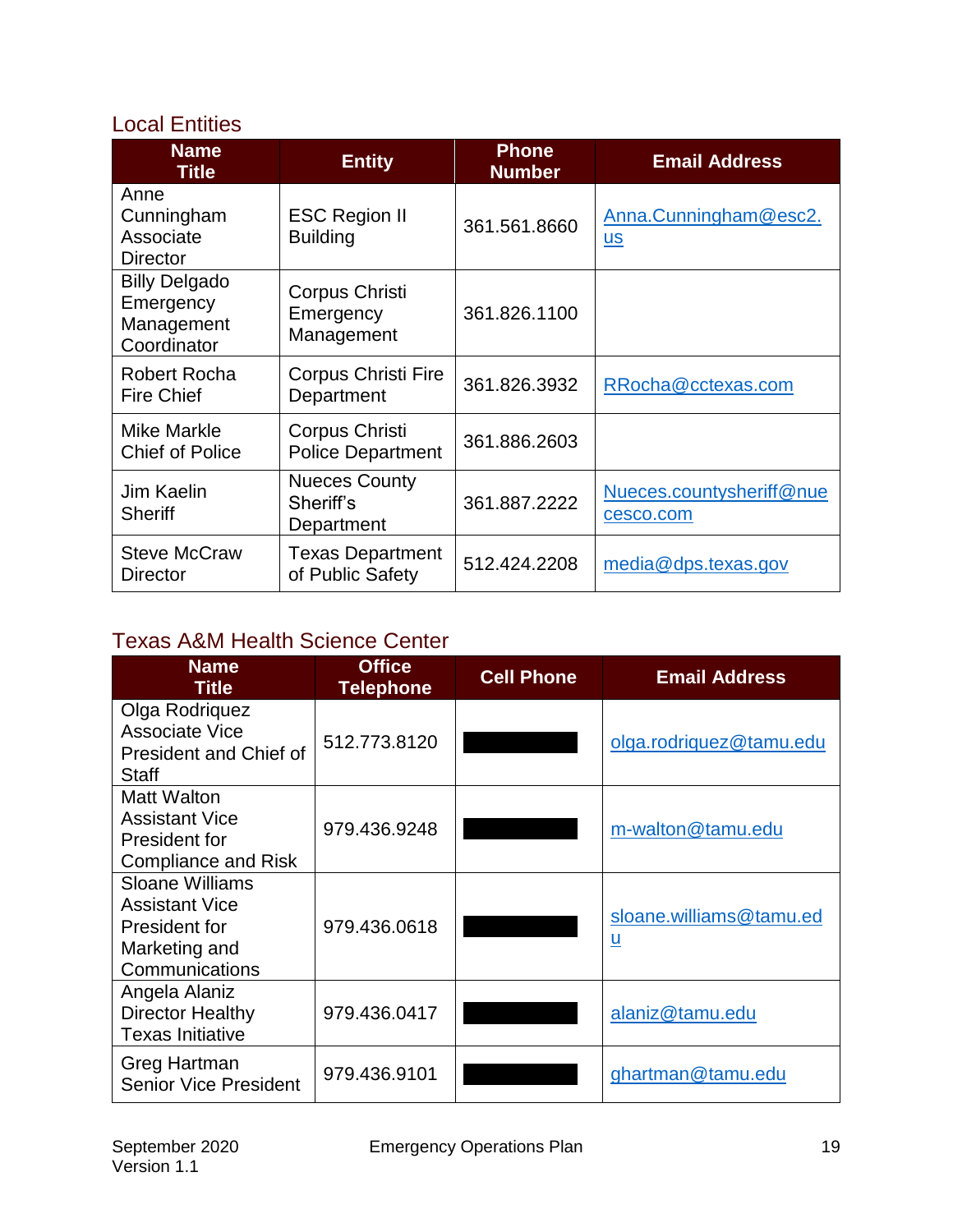### <span id="page-20-0"></span>Texas A&M University – College Station

| <b>Name</b><br><b>Title</b>                | <b>Office</b><br><b>Telephone</b> | <b>Cell Phone</b> | <b>Email Address</b> |
|--------------------------------------------|-----------------------------------|-------------------|----------------------|
| John Fellers<br><b>Assistant Director</b>  | 979.862.8116                      |                   | jwfellers@tamu.edu   |
| <b>Leslie Lutz</b><br><b>Assistant EMC</b> | 979.821.1040                      |                   | leslielutz@tamu.edu  |
| <b>Monica Martinez</b><br><b>EMC</b>       | 979.821.1040                      |                   | mmartinez@tamu.edu   |
| <b>Chris Meyer</b><br>Associate VP         | 979.845.1362                      |                   | c-m-meyer@tamu.edu   |
| Joe Pettibon<br><b>Vice President</b>      | 979.845.4016                      |                   | Jpp2@tamu.edu        |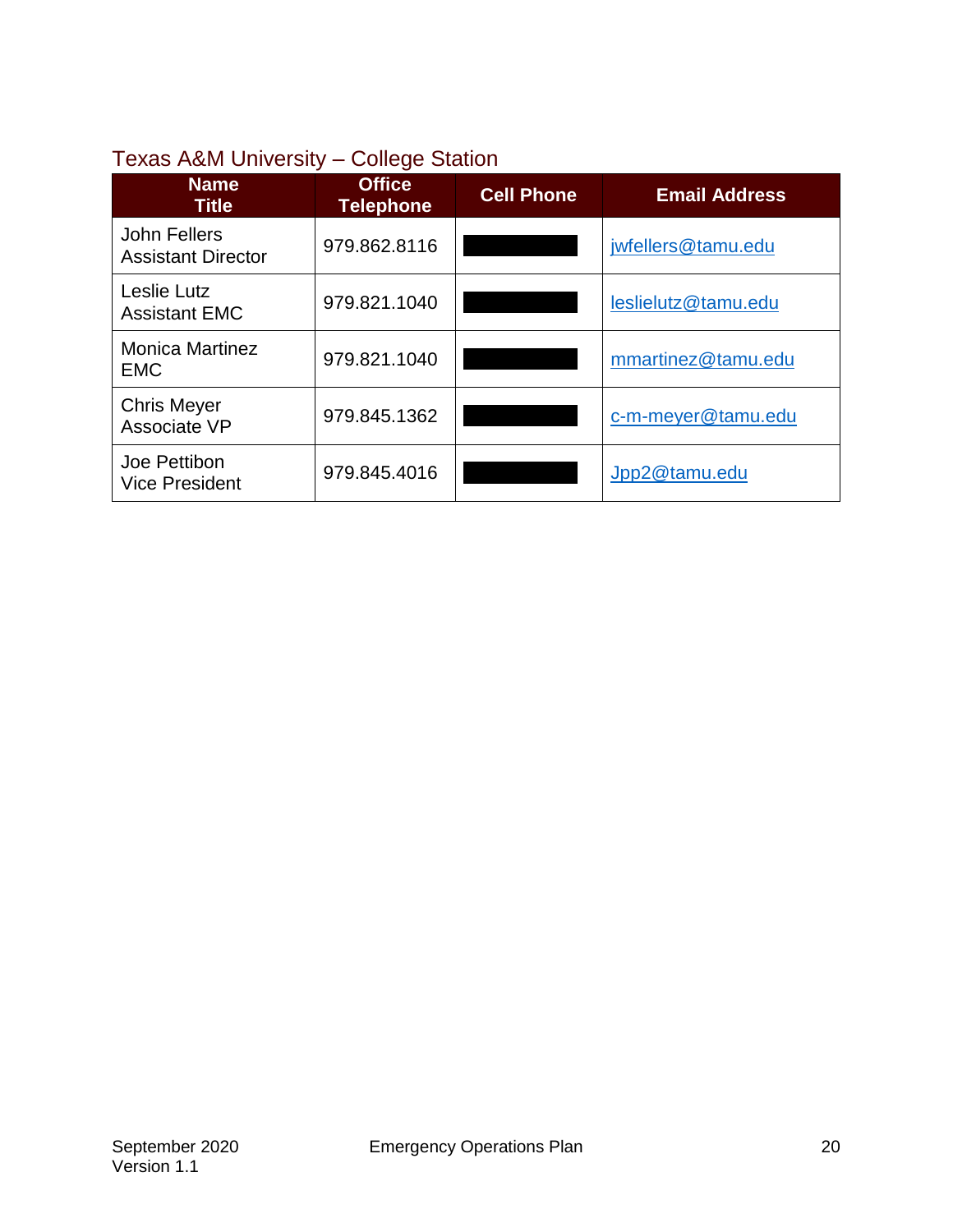# <span id="page-21-0"></span>**Attachment 2: Notification and Warning**

Warning messages must be accurate, clear and consistent. All messages should include information describing the situation, actions to take, and where to get additional information.

Many warning mechanisms can be activated individually such as fire alarms and campus email. Alternatively, some of the mechanisms can be activated through HSC Alert.

The HSC maintains a robust warning system. Therefore, below is a non-comprehensive listing of available warning mechanisms.

- Text Messages\*
- Email\*
- HSC Website\*
- RSS Feeds\*
- Social Media\*
- ezText service
- Local Media
- Building Fire Alarms

The warning mechanisms denoted above by (\*) can be activated by HSC Alert. HSC Alert is the HSC's opt-out emergency notification system that gives the HSC the ability to send emergency information advising of imminent threat to HSC components through text messaging and mass email.

Because some HSC components reside on other institutions campuses, the HSC also rely on hosting campuses to provide immediate warnings as well. Therefore, all HSC students, faculty, and staff on hosting campuses should be aware of existing warning mechanisms and should take steps to receive such warning messages.

In addition to emergency messaging, timely warnings, as defined by The Clery Act, will be issued if a situation arises (either on or off campus) which in the best judgment of the Clery Compliance Officer or designee constitutes an ongoing or continuing threat to the HSC community.

Many factors are taken into account when deciding to and how to disseminate warnings. Below are some broad considerations for warning dissemination.

- 1. Type of hazard
	- o What is the hazard? (Building fire, tornado, hazardous materials release)
	- o What is the impact to the HSC or component? (Minor, major, catastrophic)
	- o What is the potential for the situation to worsen?
	- o Is the situation under control?
- 2. Life safety and property protection
	- o What is the potential for death?
	- o What is the potential for serious injury?

September 2020 Emergency Operations Plan 21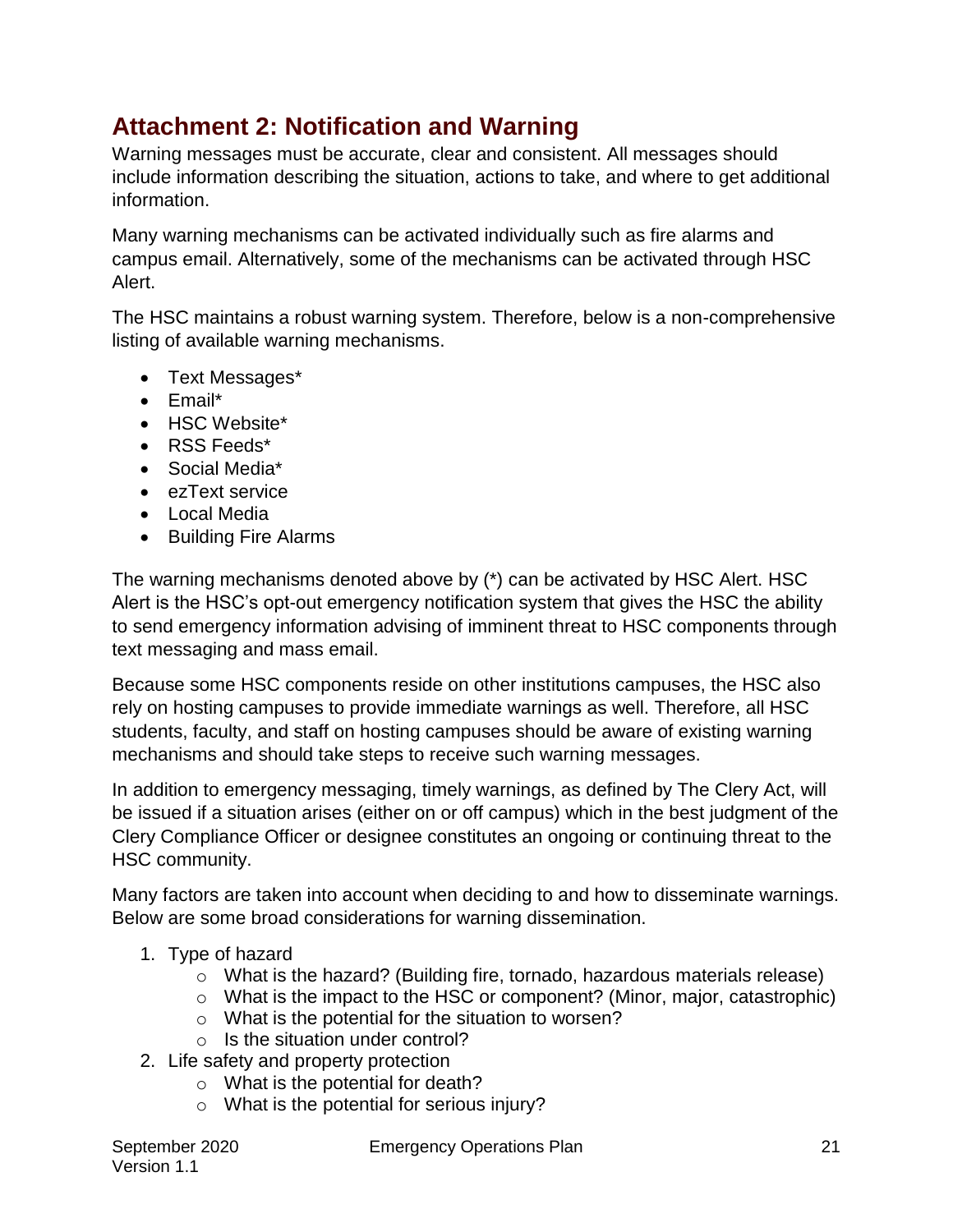- o What is the potential for minor injury?
- o What is the potential for property damage?
- o What is the potential for disruption to normal course of business?
- 3. Urgency
	- $\circ$  How soon does the message need to go out? (Seconds, hours, days)
	- o Is there time for approval?
- 4. Audience
	- o Who needs to be warned? (Students, faculty, staff, administrators, tenants, guests)
	- o How many people need to be warned? (Few, dozens, hundreds, thousands)
- 5. System(s) capabilities
	- o What are the limitations of each system? (Limited audience, lengthy delivery time)
	- $\circ$  How quickly can the messages be sent? (Immediately, minutes, hours)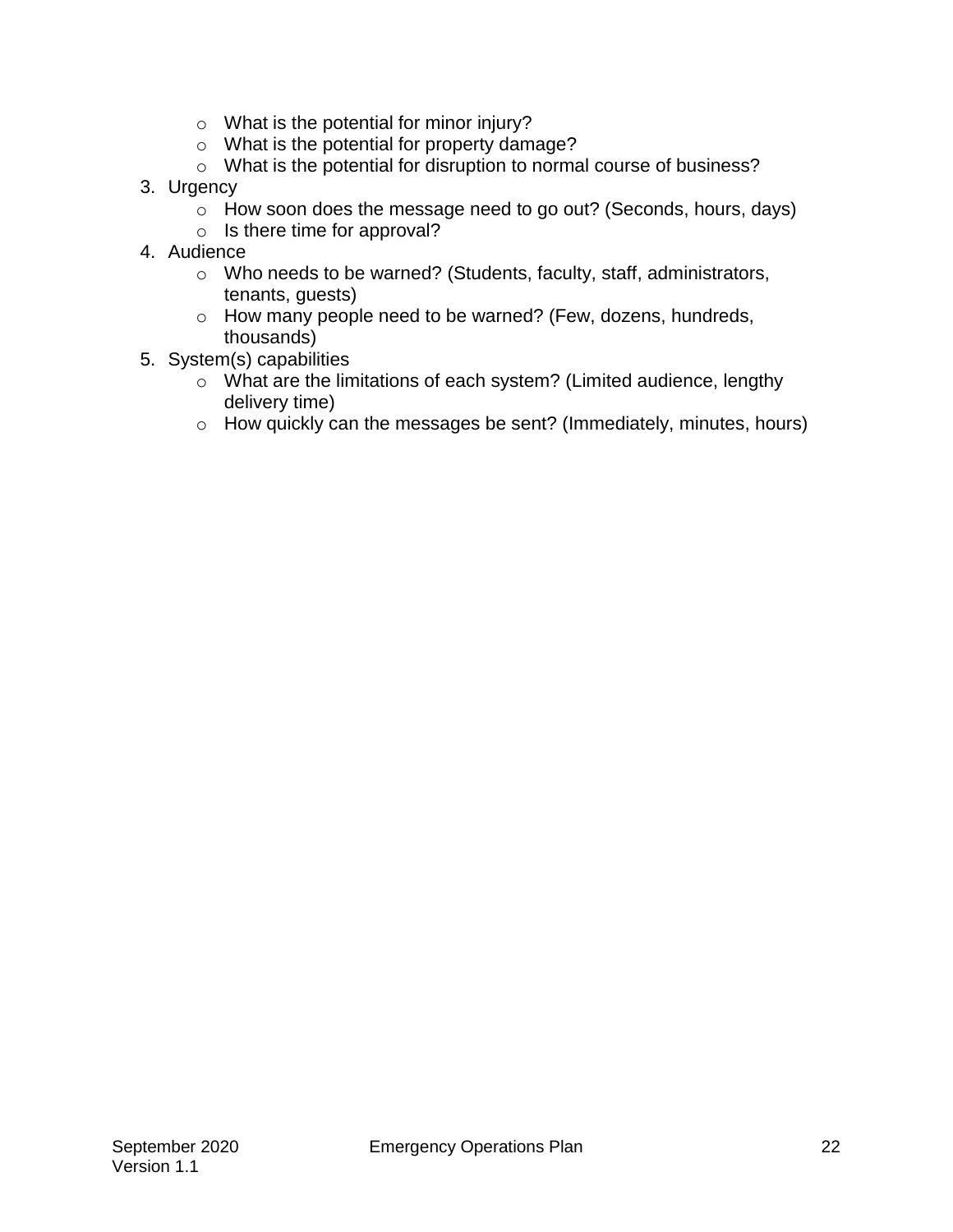# <span id="page-23-0"></span>**Attachment 3: Safe Shelter Locations**

The below table indicates identified safe locations for severe weather (e.g., tornadoes).

| <b>Location/Room</b><br><b>Number</b>              | <b>Floor</b>          | <b>Description</b>                                             |
|----------------------------------------------------|-----------------------|----------------------------------------------------------------|
| <b>Education Service</b><br>Center Region II Bldg. | 1 <sup>st</sup> Floor | Select interior spaces-rooms with no walls on<br>the exterior. |

### <span id="page-23-1"></span>Shelter-In-Place

When emergency conditions do not warrant or allow evacuation, the safest method to protect individuals may be to take shelter inside the building and await further instructions.

- Move indoors or remain there avoid windows and areas with glass.
- If available, take a radio or television to the room to track emergency status.
- Keep telephone lines free for emergency responders. Do not call 911 for information.

If hazardous materials are involved:

- Turn off all ventilation systems and close all inlets from the outside.
- Select a room(s) which is easy to seal and, if possible, has a water supply and access to restrooms.
- If you smell gas or vapor, hold a wet cloth loosely over your nose and mouth, and breathe through it in a normal a fashion as possible.

### <span id="page-23-2"></span>Active Shooter

During an active shooter situation, there are three things that an individual can do to protect themselves: Run. Hide. Fight.

**Run.** When an active shooter is in your vicinity:

- If there is an escape path, attempt to evacuate.
- Evacuate whether others agree to or not.
- Leave your belongings behind.
- Help others escape, if possible.
- Prevent others from entering the area.
- Call 911 when you are safe.

**Hide.** If an evacuation is not possible, find a place to hide and:

- Lock and/or blockade the door.
- Silence your cell phone.
- Hide behind large objects.
- Remain very quiet.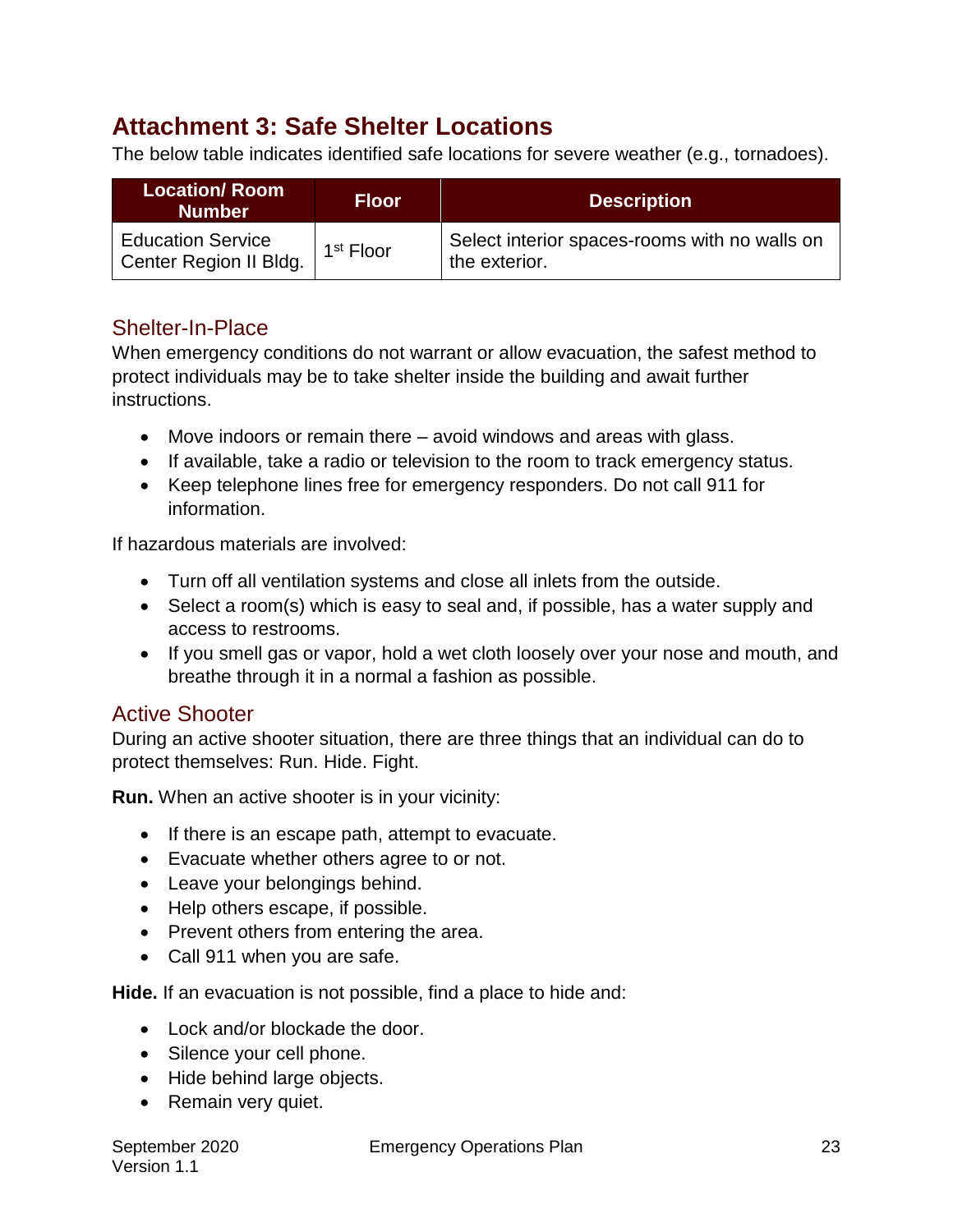Your hiding place should:

- Be out of the shooter's view.
- Provide protection if shots are fired in your direction.
- Not trap or restrict your options for movement.

**Fight.** As a last resort, and only if your life is in danger:

- Attempt to incapacitate the shooter.
- Act with physical aggression.
- Improvise weapons.
- Commit to your actions.

Arriving law enforcement's first priority is to engage and stop the shooter as soon as possible. Officers will form teams and immediately proceed to engage the shooter, moving towards the sound of gunfire.

When law enforcement arrives:

- Remain calm and follow instructions.
- Keep your hands visible at all times.
- Avoid pointing or yelling.
- Know that help for the injured is on its way.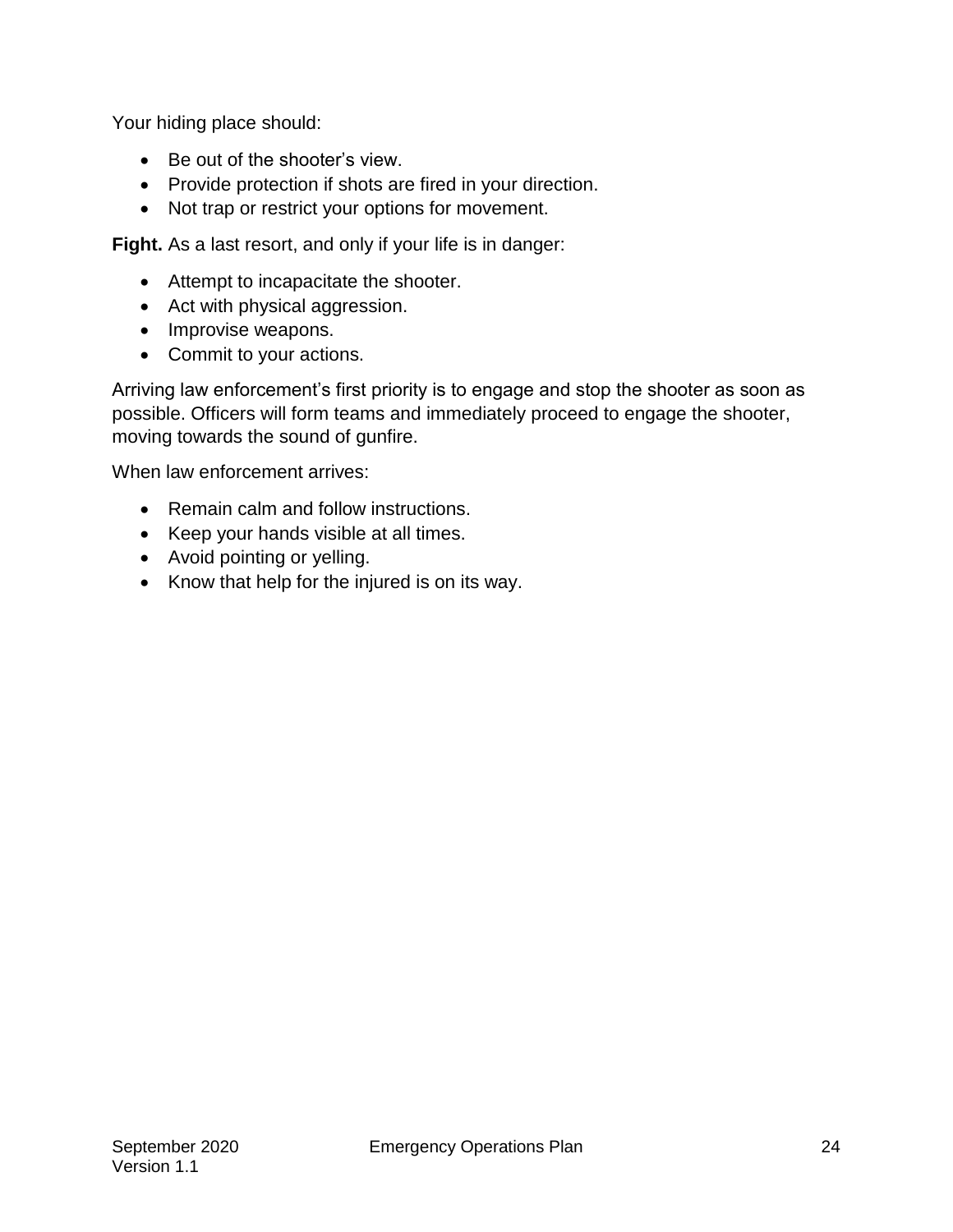# <span id="page-25-0"></span>**Attachment 4: Altered Operations for Inclement Weather**

### <span id="page-25-1"></span>Purpose

This procedure is to outline the authorities, operations, and responsibilities for altering campus operations due to the threat of or actual inclement weather. Alteration of campus operations is defined as the early dismissal, delayed opening, or campus closure.

### <span id="page-25-2"></span>**Authorities**

Each campus retains local authority for the decisions relating to altering campus operations due to inclement weather.

Each campus retains local authority to issue an HSC Alert to the campus population regarding the altered operation.

### <span id="page-25-3"></span>Procedure

Each campus will:

- Monitor local weather to determine if altered campus operations are warranted.
- Coordinate their decisions to alter campus operations with other TAMU components in the same jurisdiction.
- Take into consideration the actions of local school districts or other higher education institutions.
	- $\circ$  If local school districts and/or other higher education institutions alter their operations, the respective campus may alter their operations.
	- $\circ$  If local school districts and/or other higher education institutions remain open, the respective campus should remain open.
- Notify the following individuals, via a group email or text message, of the determination of altered operations and the reason for such determination. **Note:** If the decision is made after 10pm or before 6am, the campus does not have to wait on a reply from any individual listed below to issue an HSC Alert.
	- o Olga Rodriguez (HSC Central Administration)
	- o Joe Pettibon (TAMU Office of the Provost)
	- o Christopher Meyer (TAMU Office of Safety & Security)
	- o Monica Martinez (TAMU Office of Safety & Security)
	- o Leslie Lutz (TAMU Office of Safety & Security)
- Issue the HSC Alert for their respective campus, if campus operations will be altered.

Upon notification of altered campus alterations, the TAMU Office of Safety & Security will:

- Notify HSC Marketing & Communications for media releases.
- Notify the HSC Webmaster to post alerts on appropriate websites.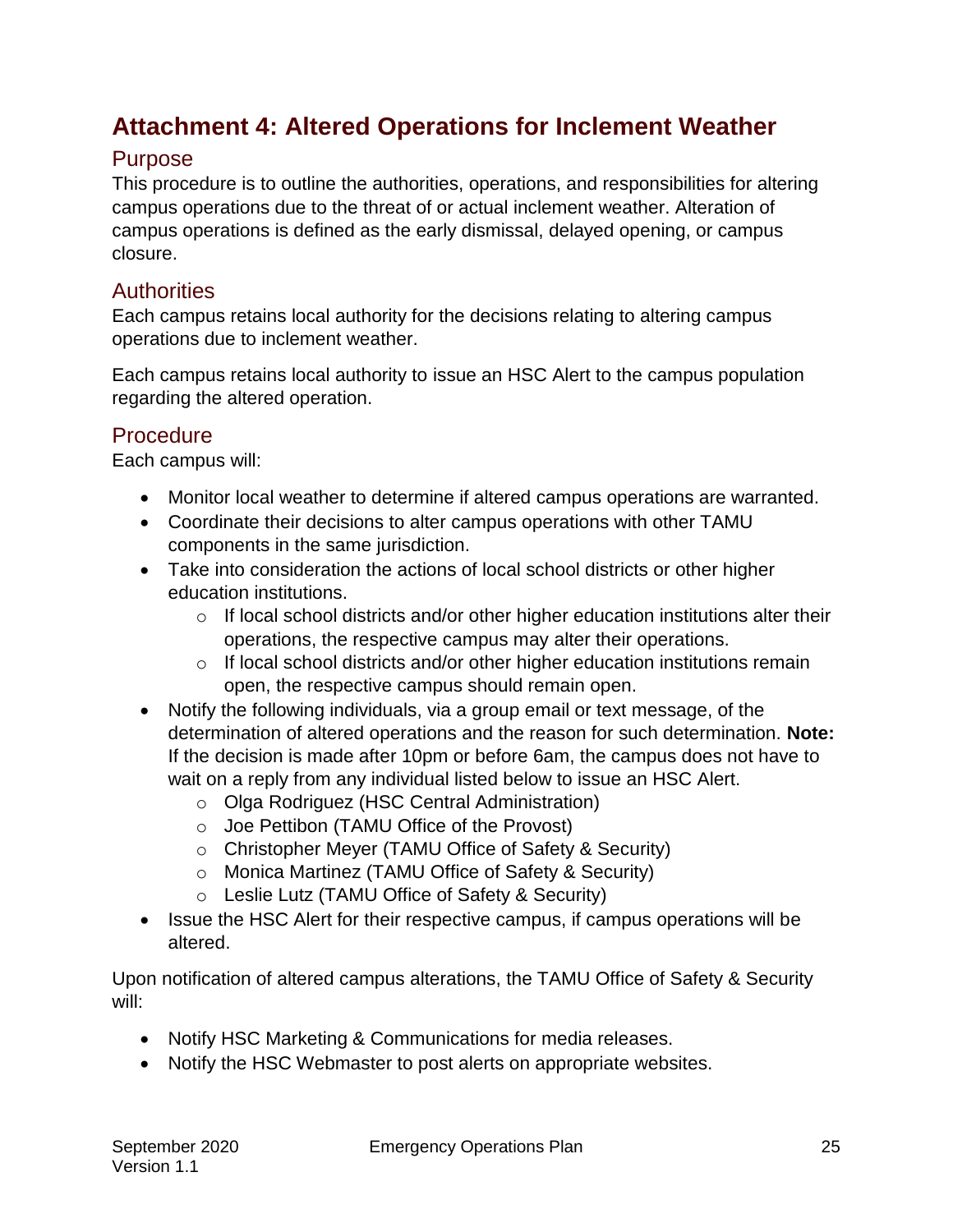Send out on HSC Alert covering multiple campuses if inclement weather impacts multiple campuses simultaneously, rather than multiple campuses sending out HSC Alerts individually.

<span id="page-26-0"></span>

| <b>Resources</b> |  |
|------------------|--|
|                  |  |

| <b>Entity</b>                                        | <b>URL</b>                                                                                            |  |  |
|------------------------------------------------------|-------------------------------------------------------------------------------------------------------|--|--|
| City of Corpus Christi Emergency<br>Management       | http://www.cctexas.com/departments/fire-<br>department/emergency-management-staff-<br><b>location</b> |  |  |
| <b>Nueces County Emergency</b><br>Management         | http://www.nuecesco.com/public-<br>services/emergency-management-536                                  |  |  |
| Corpus Christi Independent School<br><b>District</b> | https://www.ccisd.us/                                                                                 |  |  |
| Texas A&M University – Corpus<br>Christi             | http://www.tamucc.edu/                                                                                |  |  |
| Local News - Weather                                 | http://www.kiiitv.com/weather                                                                         |  |  |
| <b>National Weather Service</b>                      | http://www.weather.gov/crp/                                                                           |  |  |
| <b>TXDOT Highway Conditions</b>                      | http://www.drivetexas.org                                                                             |  |  |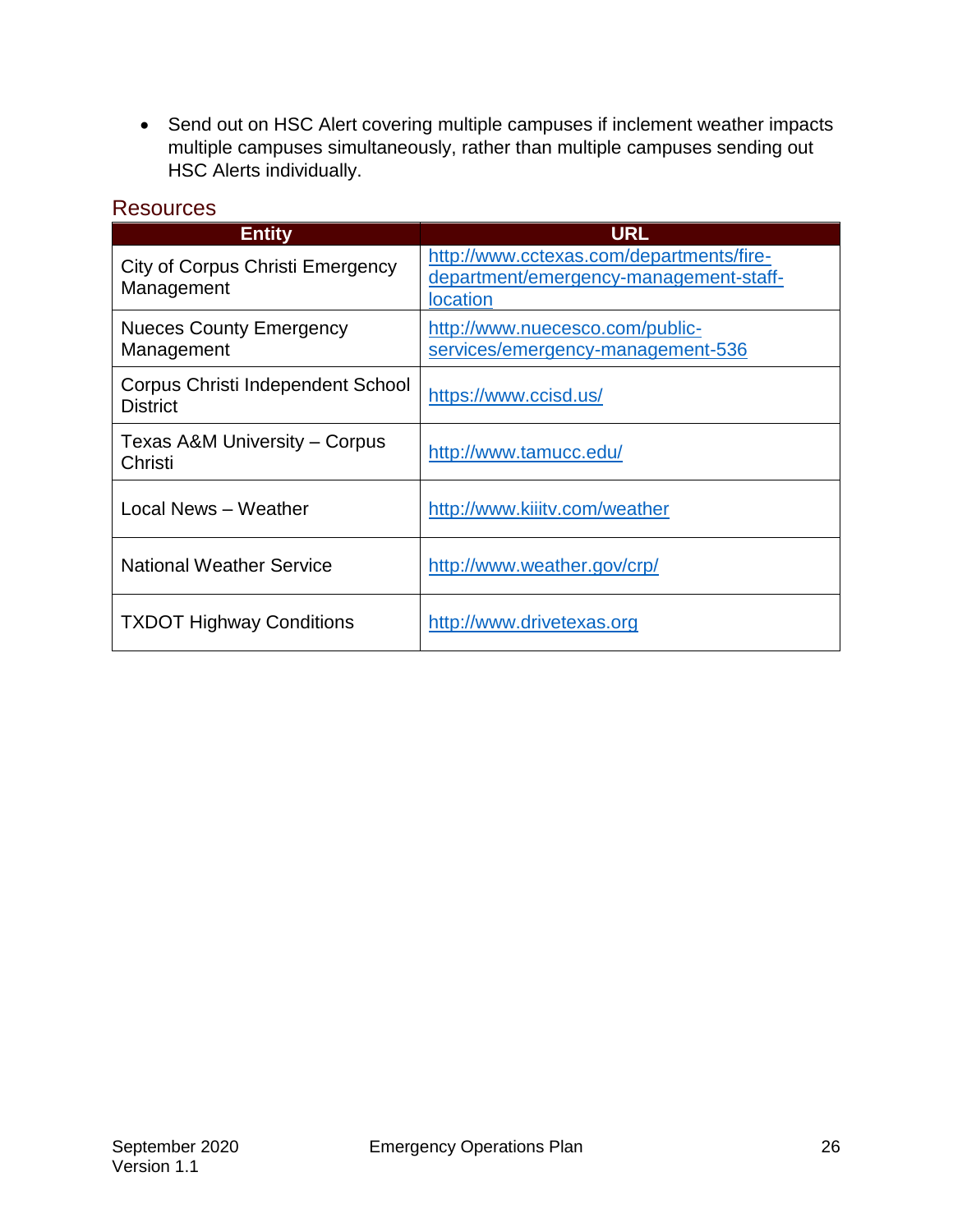# <span id="page-27-0"></span>**Attachment 5: Medical Aid**

For emergencies, 9-1-1 should be notified immediately. Then the Emergency management Liaison should be notified if possible. This will allow Program Managers to meet and escort the emergency personnel to the appropriate location.

There are individuals on the Corpus Christi campus that have been trained in cardiopulmonary resuscitation (CPR) and minor First Aid. These individuals can provide immediate assistance prior to the arrival of emergency personnel.

First Aid kits are located throughout the building that may be available for use.

There is one automated external defibrillators (AEDs) located in the ESC Region II Bldg. Diabetes Education Program Suite.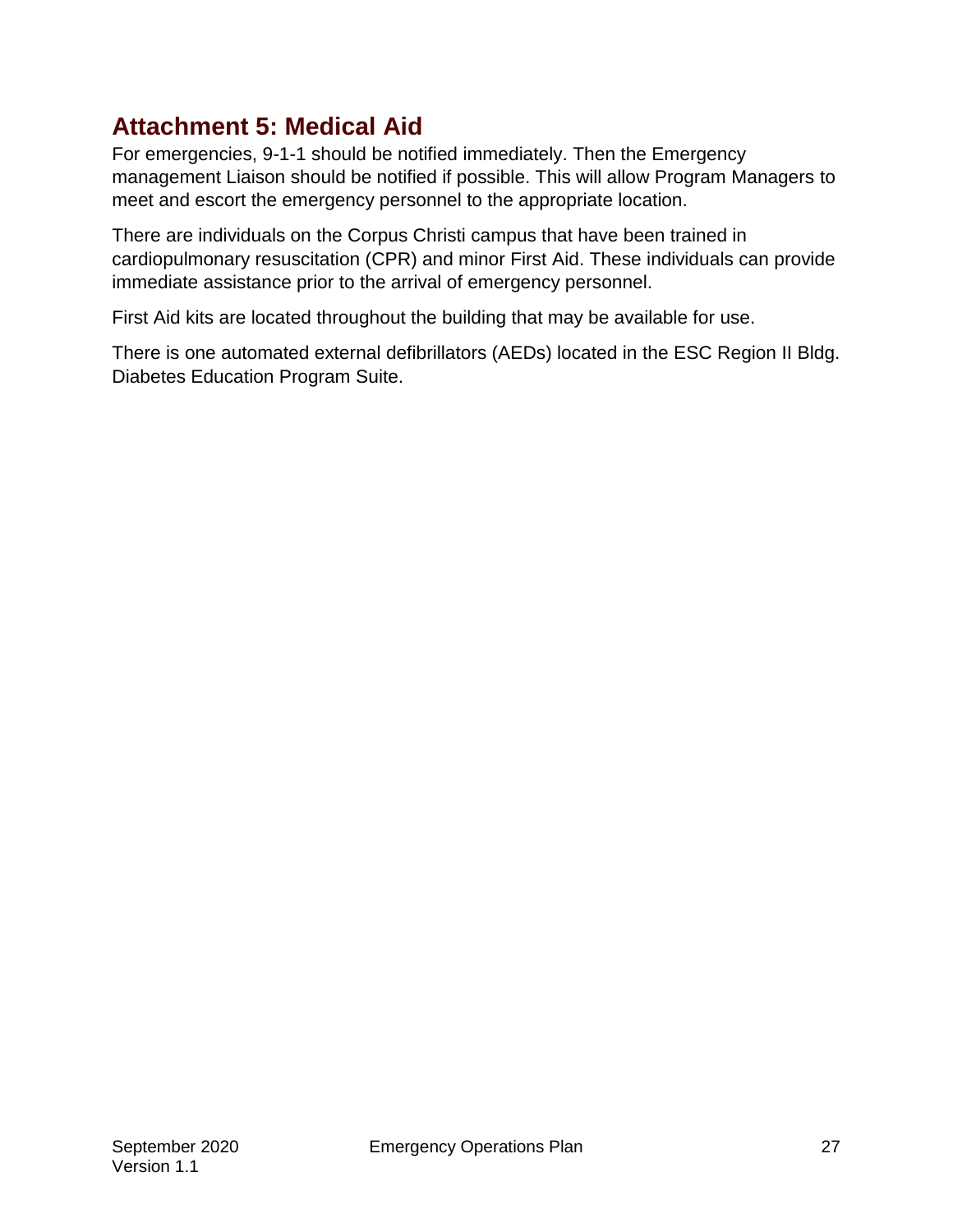# <span id="page-28-0"></span>**Attachment 6: Hazardous Materials Incidents**

Each laboratory that works with chemicals and/or radioactive materials will employ its own containment/spill procedures in the event of a small unintentional release of less than 1 liter and not extremely toxic chemical or a small volume of radioactive material.

If a chemical release involves an extremely toxic chemical or in an amount larger than can be contained by laboratory personnel, the Emergency Management Liaison at 361- 561-8590 shall be notified. The following information should be given:

- Nature of the emergency and exact location
- Name of person supplying information
- Identity and quantity of chemical released
- Information about injured personnel (if any)

Upon notification of the incident, the Emergency Management Liaison will respond to the emergency location, assess the emergency, and notify the appropriate response personnel.

The following procedures should be followed by all personnel.

- 1. Remove all personnel from the immediate danger area
- 2. If the chemical incident involves injury to personnel:
	- a. Dial 9-1-1 to call for an ambulance transport
	- b. Notify Director that an ambulance was called so that the Emergency Management Liaison can escort the paramedics or emergency medical technicians (EMTs) to the location of the injury
	- c. Immediately decontaminate the victim with running water for at least 15 minutes or until medical assistance arrives
	- d. Send the chemical name, bottle label, or Safety Data Sheet (SDS) with the victim
- 3. Contact the Emergency Management Liaison concerning the incident and provide the following information:
	- a. Name or other description and quantity of chemical spilled
	- b. Location of spill
	- c. Any injuries resulting from the spill
- 4. Avoid breathing vapors or dust from the spilled material
- 5. If the spilled chemical is flammable, turn off all ignition and heat sources, if possible.
- 6. Leave any contaminated, or potentially contaminated, materials (e.g., lab coats, gloves, etc.) in the laboratory or area of spill
- 7. If the spill occurs in a laboratory, close the door. Post a "Do Not Enter, Chemical / Radioactive Material Spill" sign on the door
- 8. If the spill occurs in a corridor, elevator or other public area:
	- a. Close or block off the area
	- b. Notify the ESC Region II Building Manager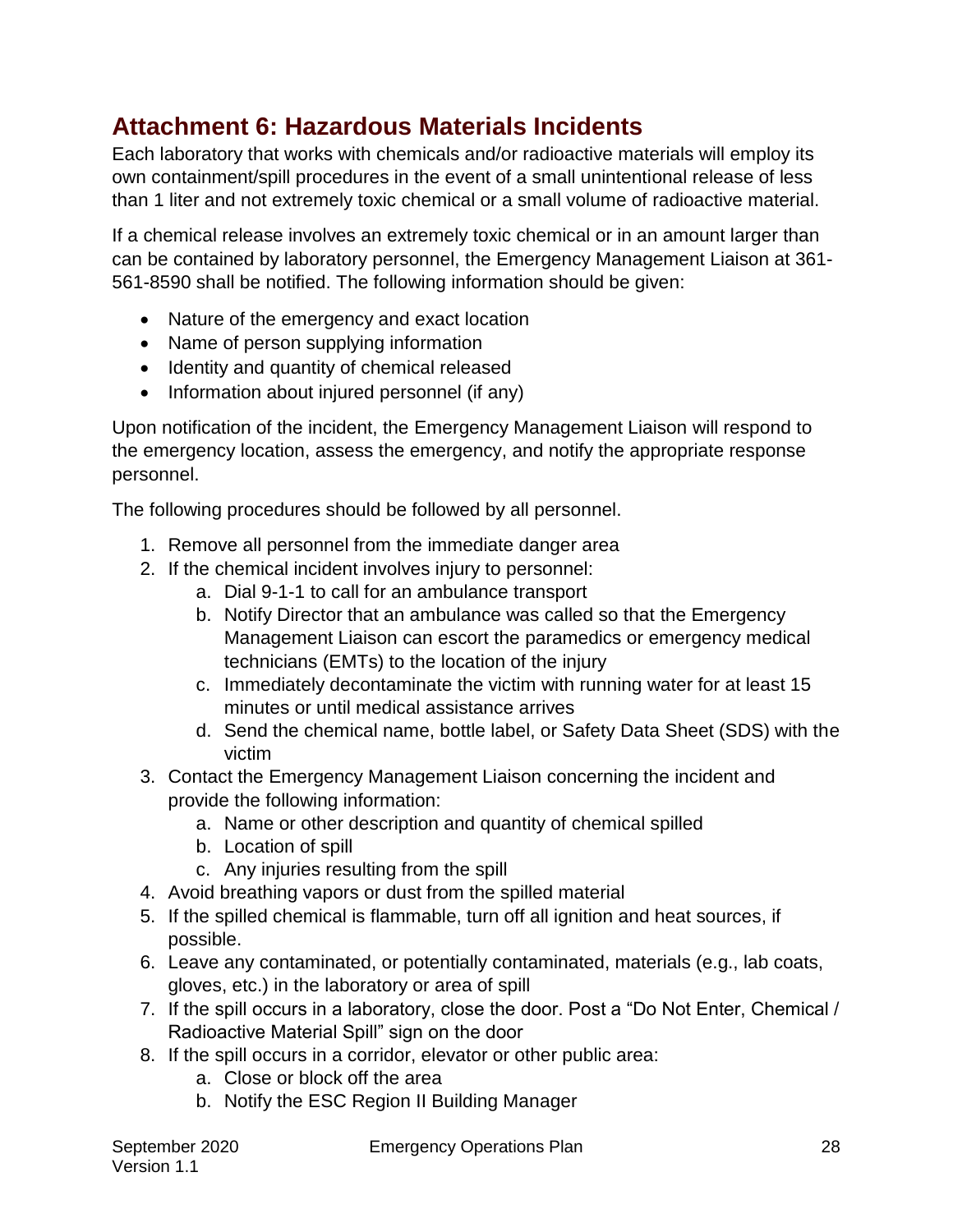# <span id="page-29-0"></span>**Attachment 7: Loss of Building Utilities**

The Corpus Christi campus has an emergency power generator. In the event of an electrical failure the emergency generator should supply power to selected areas and outlets. The red-colored electrical outlets are on generator power.

In the event the emergency generator fails to work and the facility has no power, all faculty, staff, and students should secure their area (e.g., placing perishables in refrigerators, shielding radioactive material experiments, closing chemical containers, etc.) then exit the building as soon as possible. All personnel should leave the building and congregate at the designated assembly area including essential personnel until it is determined that the building is safe for limited occupancy by the facilities manager.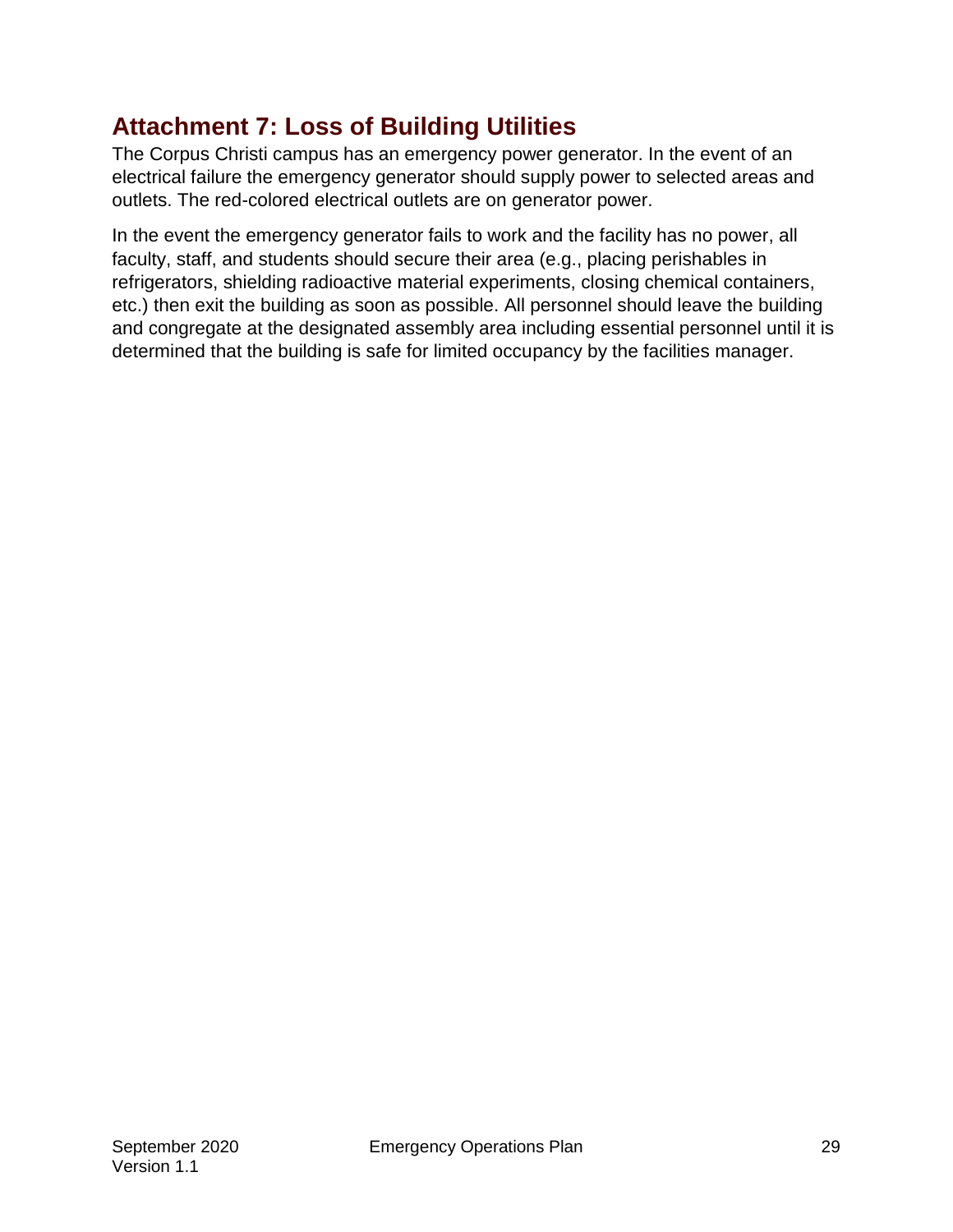# <span id="page-30-0"></span>**Attachment 8: Bomb Threats**

Because of the seriousness of the situation and the possibility of physical injury to the parties concerned, initial precaution must be taken in the case of a bomb threat or presence of explosive devices. If an employee or a student suspects an object to be a bomb or explosive, she/he will IN NO WAY HANDLE OR TOUCH THE OBJECT.

Notify Corpus Christi Police Department immediately. The Director will notify the TAMU Emergency Management Dept., or designee, and all areas affected.

The building or area where the object is found will be evacuated immediately in accordance with the evacuation procedures contained in the Fire Safety Plan.

Radio communication WIL NOT be used in the vicinity of suspected bombs or explosive devices. It is essential that the object NOT BE TOUCHED OR MOVED by employees or students.

Emergency Management Liaison will request emergency response assistance from the Corpus Christi Police Department Bomb Squad by dialing 9-1-1.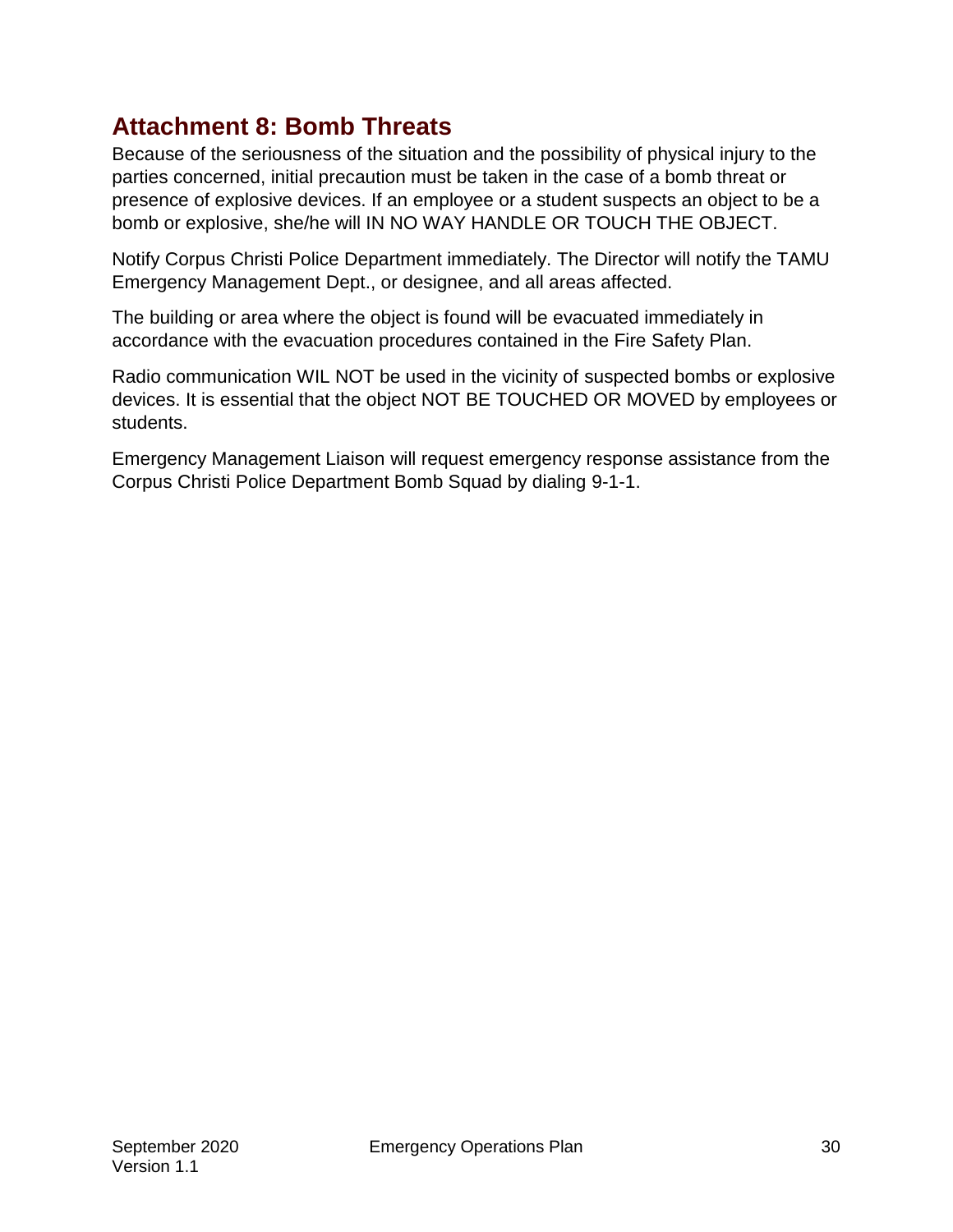# <span id="page-31-0"></span>**Attachment 9: Hurricane Plan**

### <span id="page-31-1"></span>**General**

It is incumbent for the coastal campuses to prepare for and secure the respective facilities from potential high winds and/or flooding. In general coastal campuses should:

- Complete a pre-landfall survey around each building and/or campus and rooftop where accessible. This will identify possible loose items that should be secured, as well as allow for the determination of pre-impact condition of the facility.
- Identify and document equipment that is on emergency power, where applicable
- Secure facilities, loose items and equipment
- Park fueled vehicles in a safe, secure location in a parking garage or in parking lots away from trees. The location of the vehicle, the keys and identified responsible person should be noted. A vehicle accountability log is located in Attachment 5.

It takes a collective effort of all individuals on these campuses in this endeavor; therefore, all respective colleges, centers, departments and units should develop a unit hurricane preparedness plan prior to hurricane season. The following sections provide guidelines and checklists for preparing and securing research laboratories and office spaces for potential hurricane impacts.

### <span id="page-31-2"></span>Critical Assets Resource Support

When identifying equipment that is on generator power, the campus should verify that piece of equipment must remain on generator power. If not, that piece of equipment should be removed from generator power. This will allow for a lighter generator load and/or allow for other pieces of equipment to be placed on generator power that is otherwise not on generator power.

For research laboratories, campuses should identify the critical assets (e.g., research animals) for which support and/or tending must be provided and specific resources that may be needed. For example, additional water sources or a back-up water supply may be needed for tending to research animals. Additionally, the campus needs to account for the storage/stock-pile requirements for these critical asset resources.

### <span id="page-31-3"></span>Research Laboratory Preparation Guidelines

Hurricane hazards can come in many forms, including heavy rainfall, high winds, flooding, and tornadoes. Advance preparation of specialized areas, such as laboratories, can help avoid certain dilemmas posed by the threat of a severe storm.

#### *Hurricane Preparedness: Hurricane Season Begins*

- 1. Consider a careful selection of hazardous materials storage areas.
- 2. Plan ahead for the permanent placement of sensitive equipment away from windows and other high risk areas.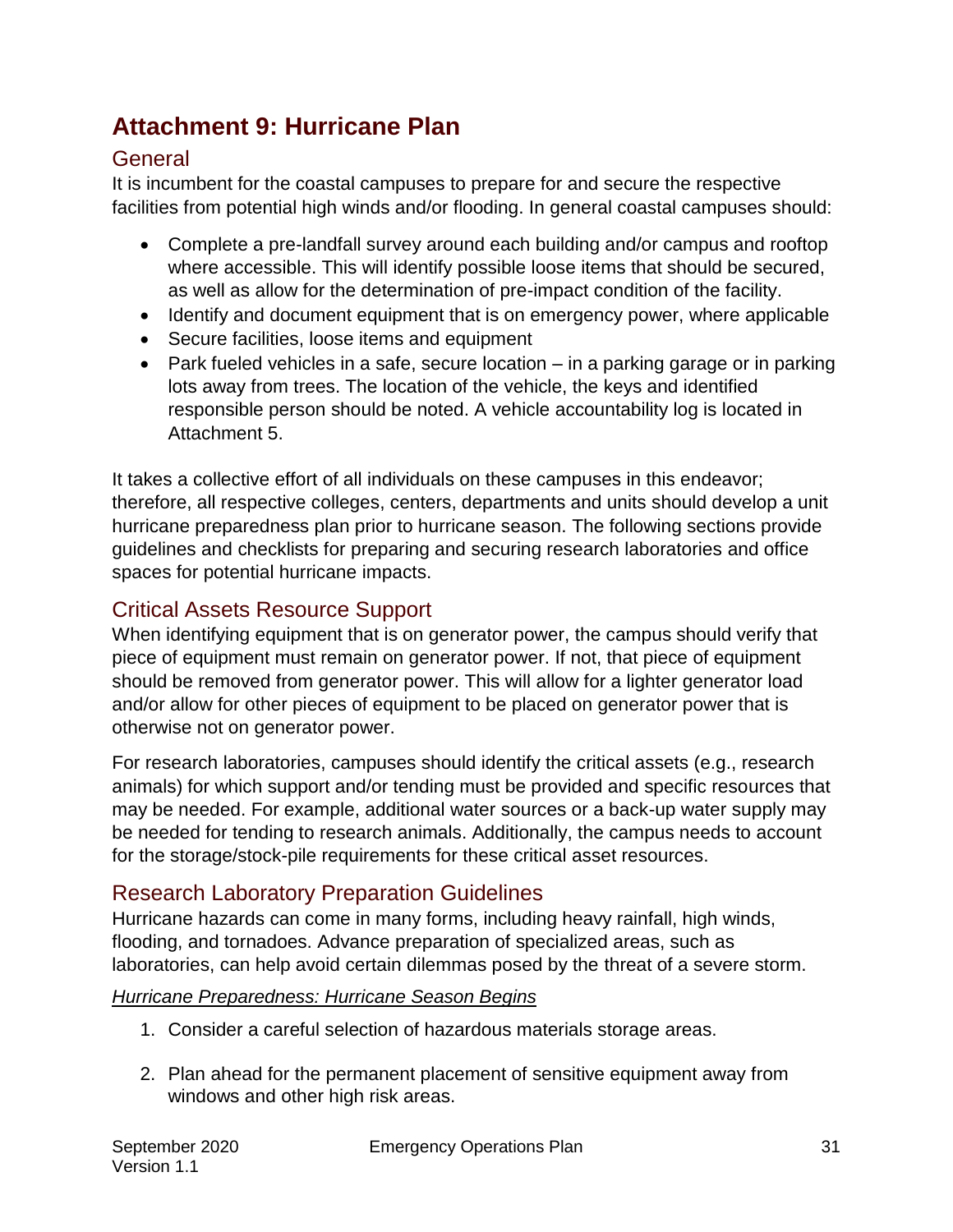3. Plan not to be at the building during or immediately after a hurricane.

### *Hurricane Watch: 48 hours in advance of the anticipated onset of tropical storm force winds*

- 1. Place large garbage bags near each piece of electronic equipment. *Remember to have bags available before they are needed.*
- 2. Shelve and secure all glassware, microscopes, etc.
- 3. Containerize and seal all hazardous wastes.
- 4. Discuss re-entry precautions should the area be damaged by the storm: *Are any special re-entry precautions potentially necessary? If so, what actions should/should not be taken, and by whom?*
- 5. Decide if heat-labile materials will require additional or backup cooling/freezing capability? *Consider obtaining dry ice for use in such freezers or refrigerators, and remember to order extra liquid nitrogen if you are getting low.*

### *Remember:*

*Do not add additional freezers to emergency circuits, as this may overload circuits causing all to go down. Contact the Facilities Office in advance for advice on available circuits in your area.*

### *Hurricane Warning: 36 hours in advance of the anticipated onset of tropical-storm-force winds*

- 1. Wrap up all experiments in progress, and halt the use of chemical, radiological, or biohazardous agents.
- 2. Radioactive, chemical, and biological hazards should be stored in secured compartments appropriate to their hazard (e.g., solvents in flammable solvent cabinets, corrosives in acid/base cabinets, radioactive materials in their shipping containers with adequate shielding, biologicals in incubators, etc.).
- 3. No hazardous materials should be left on counter-tops, open shelves, or on floors. Small numbers of small, breakable containers or objects (e.g., test tubes, petri plates, microscope slides, etc.) should be emptied and stored.
- 4. Large numbers of small, breakable containers or objects can be placed in secondary containers such as plastic restaurant bus trays, or 5 gallon utility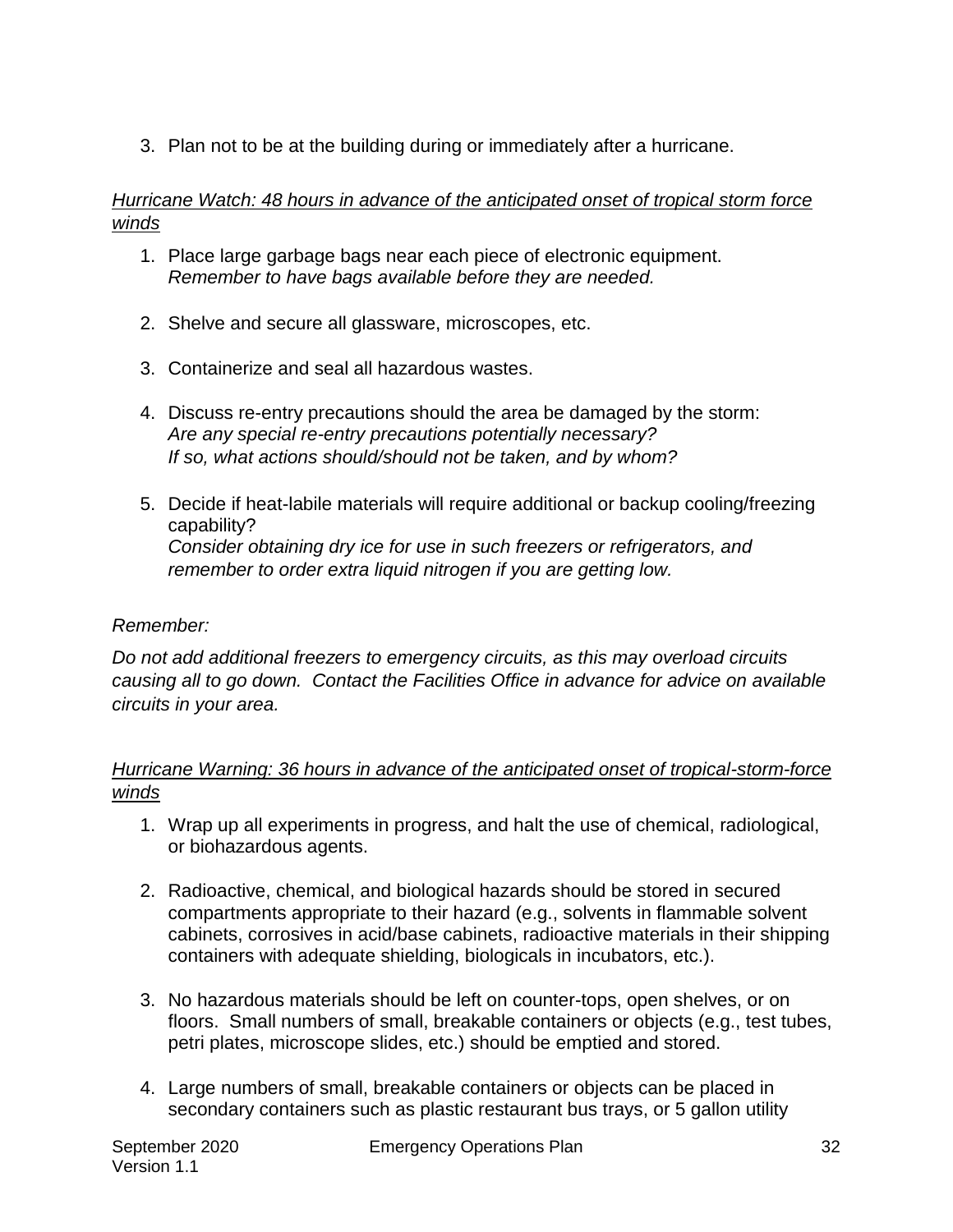buckets. The secondary containers or trays can then be securely stored in cabinets located in areas of low flood potential.

- 5. Protect equipment in areas with windows from hazards associated with broken glass, driven rain, and wind; leave all floors and counter space clear of equipment, papers, chemicals, etc.
- 6. Turn off power to electronic equipment. Cover all electronic equipment with garbage bags or suitable plastic, regardless of whether windows are present in the immediate area.
- 7. Lock or tape shut all refrigerators, freezers, incubators, etc.
- 8. Unplug all non-critical electronic equipment.

### <span id="page-33-0"></span>Administrative Office Preparation Guidelines

#### *Hurricane Watch*

- 1. Place large garbage bags near each piece of electronic equipment.
- 2. Place all loose papers and important documents in cabinets or files.

#### *Hurricane Warning*

- 1. Turn off power and unplug electronic equipment.
- 2. Cover all electronic equipment with garbage bags or suitable plastic.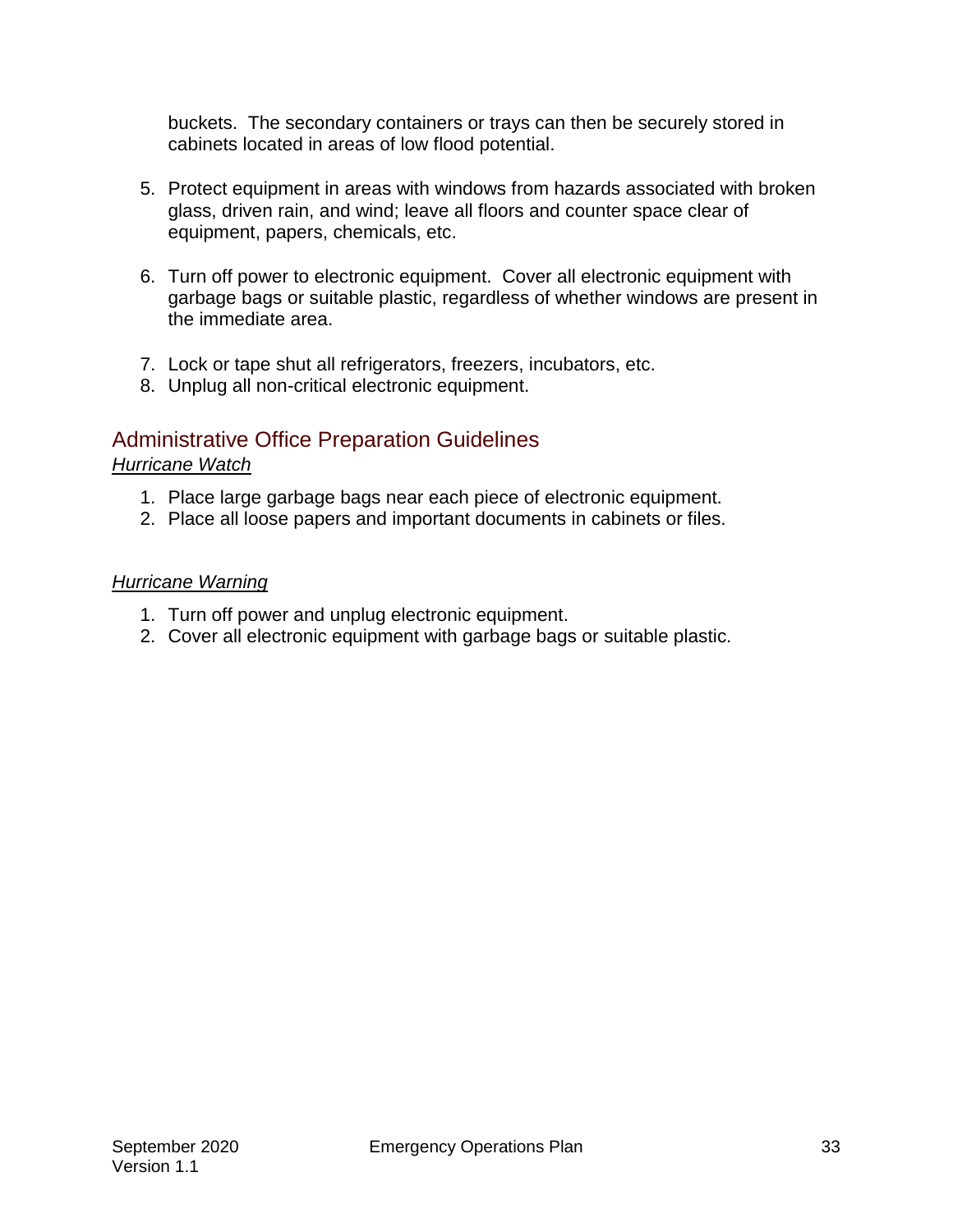### <span id="page-34-0"></span>Research Laboratory Checklist

**Please check if you are NOT responsible for a lab area.**

|                                       |                                                                                                |                 | <b>Staff</b>       | <b>Staff</b>       |
|---------------------------------------|------------------------------------------------------------------------------------------------|-----------------|--------------------|--------------------|
| $\boldsymbol{\mathsf{\underline{M}}}$ | <b>Action/Task</b>                                                                             | <b>Location</b> | <b>Responsible</b> | <b>Responsible</b> |
|                                       |                                                                                                |                 | (Primary)          | (Alternate)        |
|                                       |                                                                                                |                 |                    |                    |
|                                       | Turn down refrigerators and freezers to the                                                    |                 |                    |                    |
|                                       | lowest practical settings and plug into                                                        |                 |                    |                    |
|                                       | emergency power where available. Red                                                           |                 |                    |                    |
|                                       | outlets typically designate emergency power.                                                   |                 |                    |                    |
|                                       | Place recording maximum/minimum                                                                |                 |                    |                    |
|                                       | thermometers in refrigerators and freezers                                                     |                 |                    |                    |
|                                       | containing temperature critical supplies and                                                   |                 |                    |                    |
|                                       | samples.                                                                                       |                 |                    |                    |
|                                       | Plug incubators into emergency power outlets                                                   |                 |                    |                    |
|                                       | if you must maintain cultures in vitro.                                                        |                 |                    |                    |
|                                       |                                                                                                |                 |                    |                    |
|                                       | Cover and secure or seal vulnerable                                                            |                 |                    |                    |
|                                       | equipment with plastic.                                                                        |                 |                    |                    |
|                                       | Remove or secure equipment from outdoor                                                        |                 |                    |                    |
|                                       | and rooftop locations.                                                                         |                 |                    |                    |
|                                       | Ensure arrangements have been made for the                                                     |                 |                    |                    |
|                                       | care and feeding of laboratory animals.                                                        |                 |                    |                    |
|                                       | Follow recommended actions of Animal Care                                                      |                 |                    |                    |
|                                       | Services.                                                                                      |                 |                    |                    |
|                                       | In areas subject to flooding, relocate or                                                      |                 |                    |                    |
|                                       | elevate equipment, chemicals, wastes and                                                       |                 |                    |                    |
|                                       | other important items from the floor to prevent                                                |                 |                    |                    |
|                                       | damage.                                                                                        |                 |                    |                    |
|                                       | Secure radioactive isotopes, biohazardous                                                      |                 |                    |                    |
|                                       | agents, recombinant materials and hazardous                                                    |                 |                    |                    |
|                                       | chemicals to prevent breakage and release.                                                     |                 |                    |                    |
|                                       |                                                                                                |                 |                    |                    |
|                                       | Fill dewars and cryogen reservoirs for sample<br>storage and/or critical equipment.            |                 |                    |                    |
|                                       |                                                                                                |                 |                    |                    |
|                                       | Over-pack reactive chemicals in plastic,                                                       |                 |                    |                    |
|                                       | waterproof containers.                                                                         |                 |                    |                    |
|                                       | Remove regulators and cap gas cylinders,                                                       |                 |                    |                    |
|                                       | except for CO2 needed to maintain cell                                                         |                 |                    |                    |
|                                       | cultures. Ensure all cylinders are secure.                                                     |                 |                    |                    |
|                                       | Autoclave or inactivate infectious or rDNA                                                     |                 |                    |                    |
|                                       | waste.                                                                                         |                 |                    |                    |
|                                       |                                                                                                |                 |                    |                    |
|                                       | Due to the possibility of power outages, store<br>volatile, toxic materials in tightly sealed, |                 |                    |                    |
|                                       |                                                                                                |                 |                    |                    |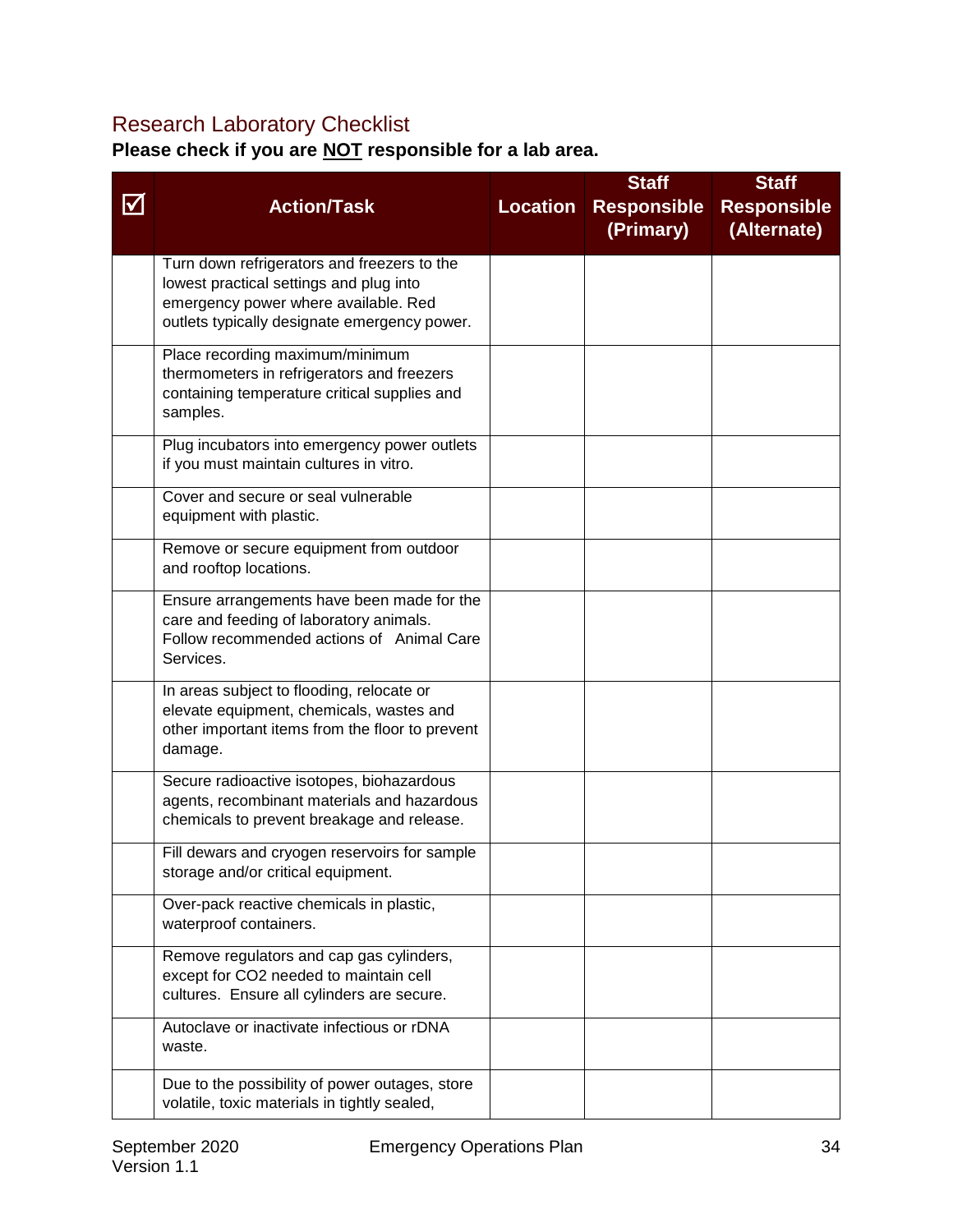| <b>Action/Task</b>                                                                                   | <b>Location</b> | <b>Staff</b><br><b>Responsible</b><br>(Primary) | <b>Staff</b><br><b>Responsible</b><br>(Alternate) |
|------------------------------------------------------------------------------------------------------|-----------------|-------------------------------------------------|---------------------------------------------------|
| break-resistant containers rather than fume<br>hoods or open room.                                   |                 |                                                 |                                                   |
| Protect valuable files, research samples and<br>notebooks in place or move to a safer<br>location.   |                 |                                                 |                                                   |
| Protect notebooks and secure samples/data<br>as necessary for colleagues unable to reach<br>the lab. |                 |                                                 |                                                   |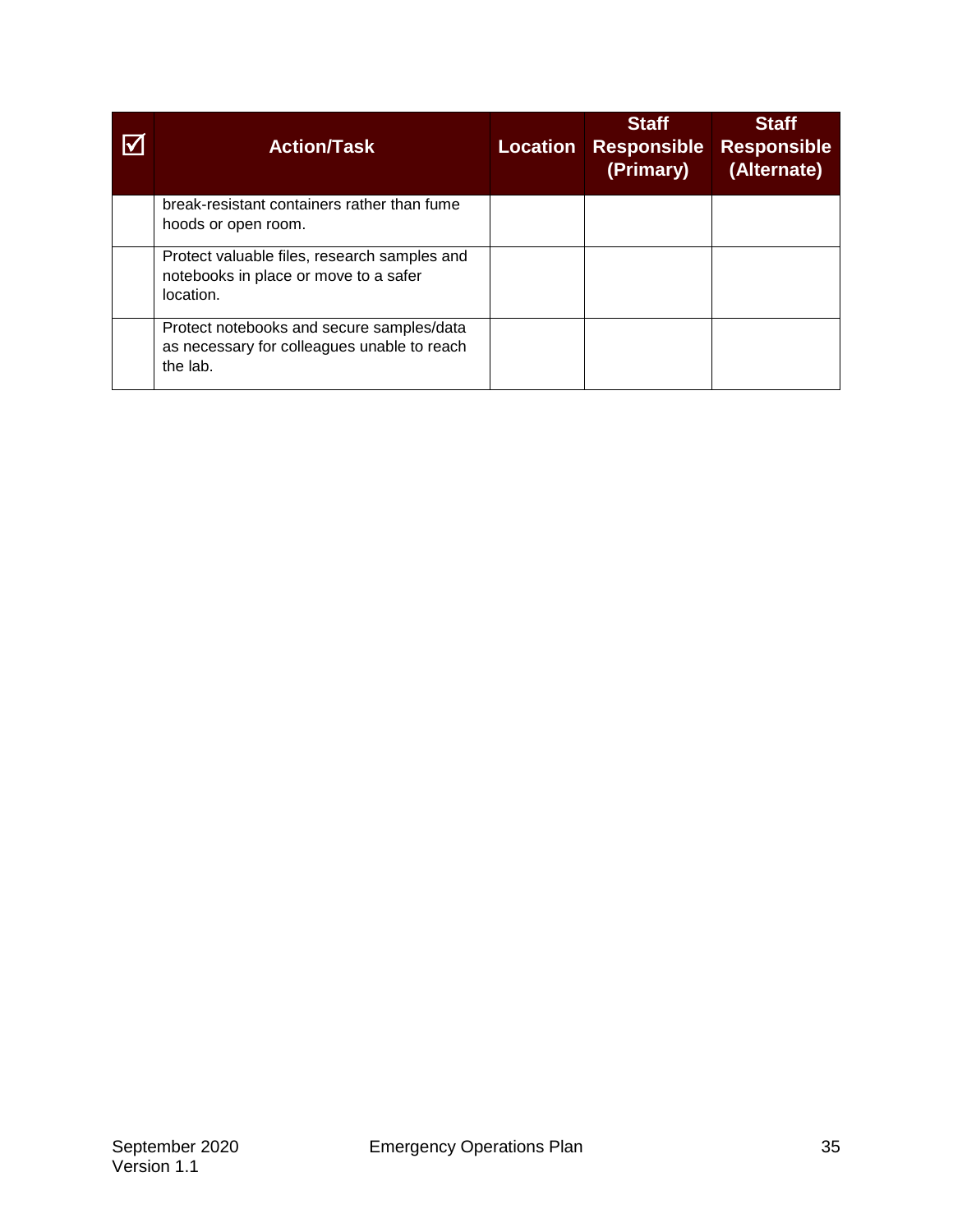### <span id="page-36-0"></span>Administrative Office Checklist

**Please check if you are NOT responsible for an office area.**

|                           |                                                                                                 |                 | <b>Staff</b>       | <b>Staff</b>       |
|---------------------------|-------------------------------------------------------------------------------------------------|-----------------|--------------------|--------------------|
| $\boldsymbol{\mathsf{V}}$ | <b>Action/Task</b>                                                                              | <b>Location</b> | <b>Responsible</b> | <b>Responsible</b> |
|                           |                                                                                                 |                 | (Primary)          | (Alternate)        |
|                           |                                                                                                 |                 |                    |                    |
|                           | Cover and secure vulnerable equipment with<br>plastic.                                          |                 |                    |                    |
|                           |                                                                                                 |                 |                    |                    |
|                           | When possible, move equipment and other<br>valuable items into interior areas of the building   |                 |                    |                    |
|                           | away from windows. Tag moved equipment with                                                     |                 |                    |                    |
|                           | department contact information for easy                                                         |                 |                    |                    |
|                           | identification and retrieval.                                                                   |                 |                    |                    |
|                           | In areas subject to flooding, relocate equipment                                                |                 |                    |                    |
|                           | and other valuable items to a higher floor or                                                   |                 |                    |                    |
|                           | elevate. Tag moved equipment with department<br>contact information for easy identification and |                 |                    |                    |
|                           | retrieval.                                                                                      |                 |                    |                    |
|                           | Clear refrigerators and freezers of items that could                                            |                 |                    |                    |
|                           | spoil if power is lost, but leave appliance plugged                                             |                 |                    |                    |
|                           | in.                                                                                             |                 |                    |                    |
|                           | Place important records and files in cabinets and                                               |                 |                    |                    |
|                           | cover with plastic.                                                                             |                 |                    |                    |
|                           | Close and latch (or secure with tape if needed)                                                 |                 |                    |                    |
|                           | filling cabinets and cupboards.                                                                 |                 |                    |                    |
|                           | Back-up electronic data and store in multiple                                                   |                 |                    |                    |
|                           | locations.                                                                                      |                 |                    |                    |
|                           | Follow IT provider instructions for computer                                                    |                 |                    |                    |
|                           | equipment preparations.                                                                         |                 |                    |                    |
|                           | Clear desktops, tables and exposed horizontal                                                   |                 |                    |                    |
|                           | surfaces of materials subject to damage.                                                        |                 |                    |                    |
|                           | Place telephone in desk drawer if the cord is long                                              |                 |                    |                    |
|                           | enough. Do not unplug telephones.                                                               |                 |                    |                    |
|                           | Take personal possessions home. The HSC is not                                                  |                 |                    |                    |
|                           | responsible for personal items damaged.                                                         |                 |                    |                    |
|                           | Secure windows and close blinds.                                                                |                 |                    |                    |
|                           | Change voice mail to indicate closure.                                                          |                 |                    |                    |
|                           | Close and lock all doors, including office doors,                                               |                 |                    |                    |
|                           | before leaving.                                                                                 |                 |                    |                    |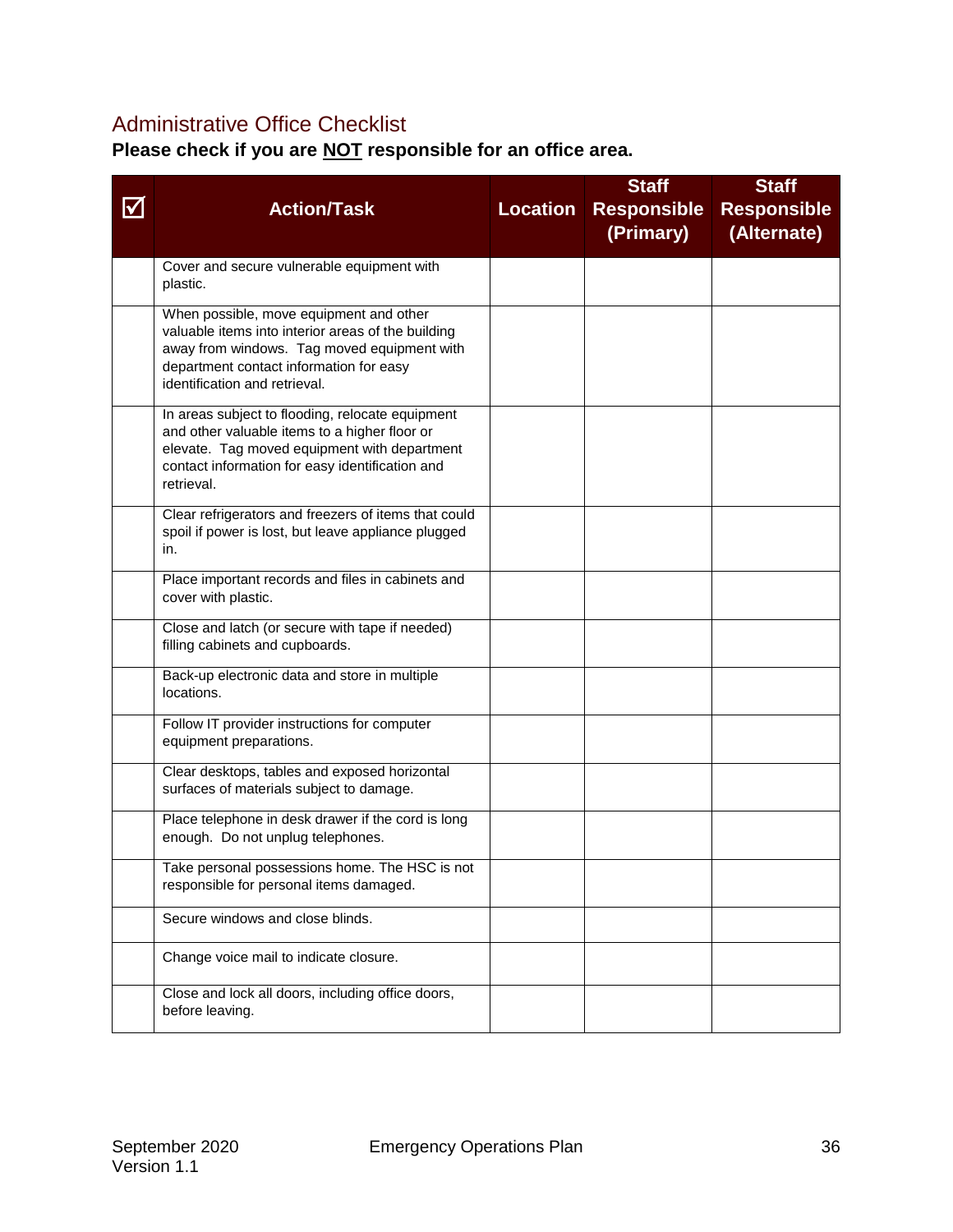# <span id="page-37-0"></span>**Attachment 10: Tornado Response**

### <span id="page-37-1"></span>**Definitions**

**Tornado Watch**: Conditions are favorable for the development of tornadoes in and close to the watch area. A tornado watch will generally cover a large area and may last for several hours.

**Tornado Warning**: A tornado has been sighted or indicated by weather radar. A tornado warning is issued for a small area – portion of a county – and lasts for several minutes.

### <span id="page-37-2"></span>Alerts and Warnings

The National Weather Service will issue tornado warnings through the Emergency Alert System (EAS) to weather radios, radio and television, and cell phones. If time allows, the tornado warning may be reissued via:

HSC Alert by a member of the Notification and Warning Team; or

### <span id="page-37-3"></span>Protective Actions

Upon the National Weather Service issuing a tornado warning, Individuals should immediately move to the most interior rooms on the lowest floors of the building. Most importantly, stay away from exterior walls and windows. Refer to attachment 4 of this plan for the most suitable locations for seeking safe shelter during a tornado warning.

To the extent possible, researchers should stop experiments, store chemicals, turn off any open flames, and ensure hazardous equipment are secure – as to prevent any incidents due to unattended experiments.